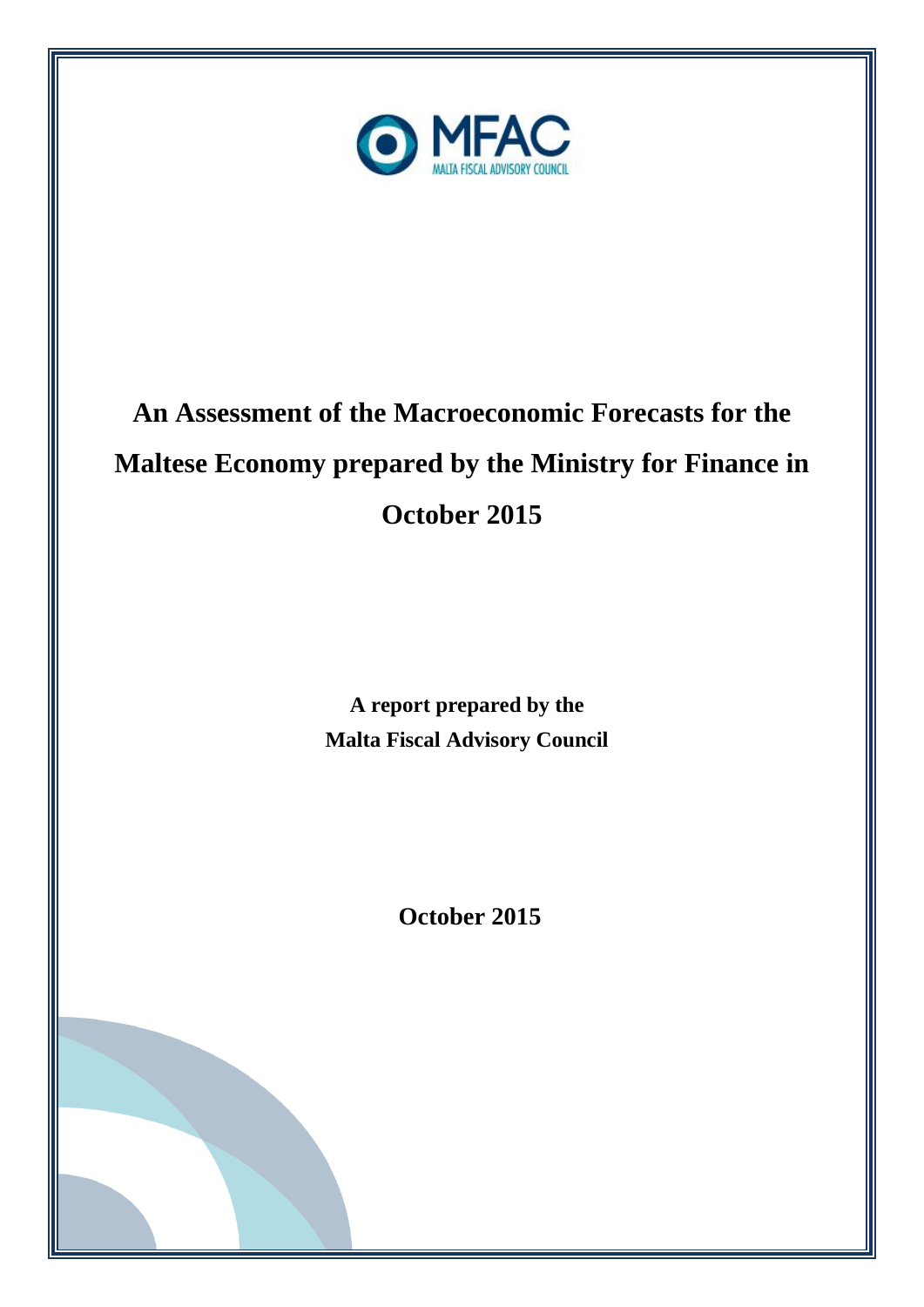

Pope Pius V Street Valletta VLT 1041, Malta<br>T: +356 2247 9200 Fax: +356 2122 1620 info.mfac@gov.mt www.mfac.gov.mt

15 October 2015

The Hon Prof Edward Scicluna B.A. (Hons) Econ, M.A. (Toronto), Ph.D (Toronto), D.S.S (Oxon) MP Minister for Finance Maison Demandols South Street Valletta VLT 2000

Dear Minister

#### **LETTER OF TRANSMITTAL**

In terms of article 13 of the Fiscal Responsibility Act, 2014 (Cap 534), I have the honour of transmitting a report by the Malta Fiscal Advisory Council (MFAC) with regard to the assessment of the macroeconomic forecasts prepared by the Ministry for Finance (MFIN) for the years 2015-2016 presented within the Draft Budgetary Plan 2016.

The MFAC's assessment recognizes that on the basis of the latest available information for 2015, the projected increase in the headline real GDP figure of 4.2% for the current year may indeed be feasible. It is the view of the MFAC that the 2015 forecasts are within its endorsable range, taking into account the methodology and the plausibility of the judgements made. Like other institutions, primarily the Central Bank of Malta and the European Commission, the MFIN is expecting growth in 2015 to be higher than that registered in 2014 and to be mainly driven by the final domestic demand component of the economy. The MFAC notes that the macroeconomic forecasts project economic growth above potential over the period 2015-2016, characterised by low inflation and low unemployment. This scenario appears to be in line with the robust growth which the country has experienced in 2014 and during the first half of 2015, as well as the current low inflationary environment and the vibrant labour market.

The MFAC considers the continuation of this momentum as likely for the rest of 2015, though there is an element of risk should investment expenditure be less buoyant than projected. Indeed, of importance to the updated forecasts for 2015 is the projected trajectory of gross fixed capital formation for the remaining part of this year. Such risks appear to be somewhat contained given that this expenditure component has already registered significant growth during the first half of 2015, supported by a number of public and private investment projects. However, the historical volatility of this component and the significant revisions noted in the investment projections from one forecast round to another, introduce a certain element of risk which could impinge onto the attainment of the GDP growth rates as presented in the Draft Budgetary Plan. Moreover, given the small size and openness of the local economy, developments within a single component of GDP could have a considerable impact on other areas of the local economy.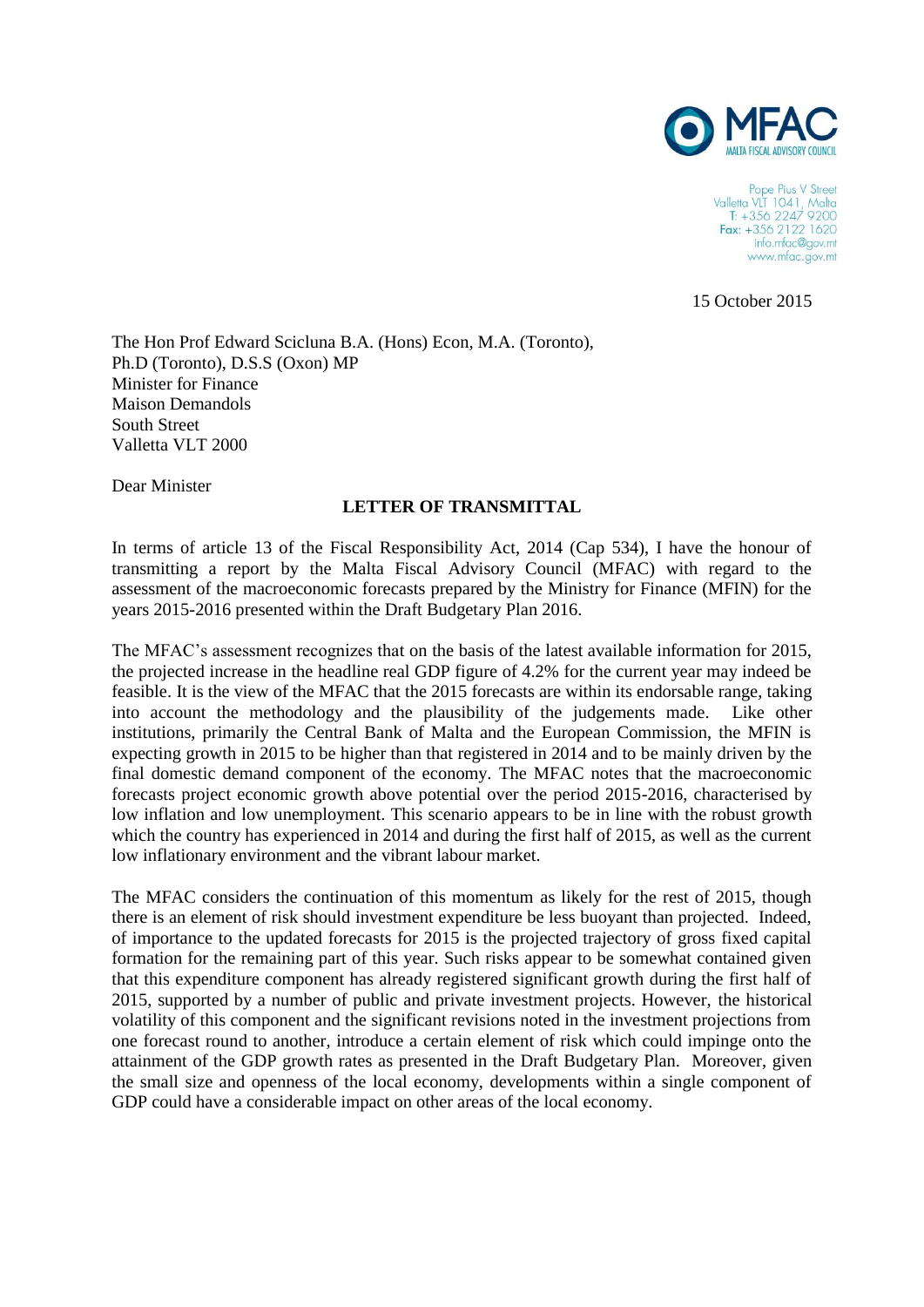

With regard to the projected increase in real GDP for 2016, the view of the MFAC is that, although plausible, this forecast is subject to downside risks and, in particular, depends critically on the expected performance of the external sector. The substantial fall in gross fixed capital formation projected by the MFIN is expected to restrain the contribution of final domestic demand to GDP growth, which is thus forecast to have a subdued role in 2016. The MFAC notes that while the direction of the overall headline real GDP growth rate envisaged by the MFIN is consistent with the projections by the other institutions reviewed in its assessment, with a slower growth in 2016 relative to 2015, there are divergences with regard to the drivers of growth. In particular, unlike the other institutions, the MFIN is projecting an export led growth scenario for 2016. While noting the risks conditioning the latest MFIN forecasts, the MFAC acknowledges that these forecasts are based on more updated information than those of the other institutions and possibly on better knowledge about specific public sector projects, which thus support the MFAC's view that the forecasts presented by MFIN are to be considered as plausible.

The MFAC once again positively acknowledges the well documented and structured process used by the Economic Policy Department throughout the forecast round. This ensures that all available information up to the cut-off date is taken on board in the preparation of the forecasts. The main external sector assumptions, which impinge significantly onto the local economy, are based on the forecasts published by international reputable organisations. This practice is to be encouraged as it provides an element of confidence in the forecasts. The MFAC is also satisfied that, to the best of its knowledge, no significant information has been excluded from the assumptions which would render the forecasts biased. The MFAC therefore deems the forecasting framework as sound and the assumptions used to produce the forecasts as valid.

One also notes that the timing of the publication of the macroeconomic forecasts within the Draft Budget Plan 2016 has been shifted forward by a number of weeks when compared to previous years, to better align the Government semester to the European semester. This change has put further pressure on the need to achieve more streamlining and coordination between the entities responsible in providing inputs into the forecast round. While appreciating that the bringing forward of the budget process has resulted in very tight deadlines for the preparation by the MFIN of the official macroeconomic forecasts, the MFAC recommends that the MFIN would review certain procedures in order to ensure that enough lead time is available to users of such forecasts who need the outputs by the MFIN as a base for their reports and analysis.

Finally, the MFAC would like to express once again its appreciation to the MFIN staff, particularly at the Economic Policy Department, for their assistance and cooperation in providing the necessary information and support for the preparation of this assessment.

Yours sincerely

Leur plike

**Rene Saliba Chairman**

c.c. Mr Alfred Camilleri, Permanent Secretary, Ministry for Finance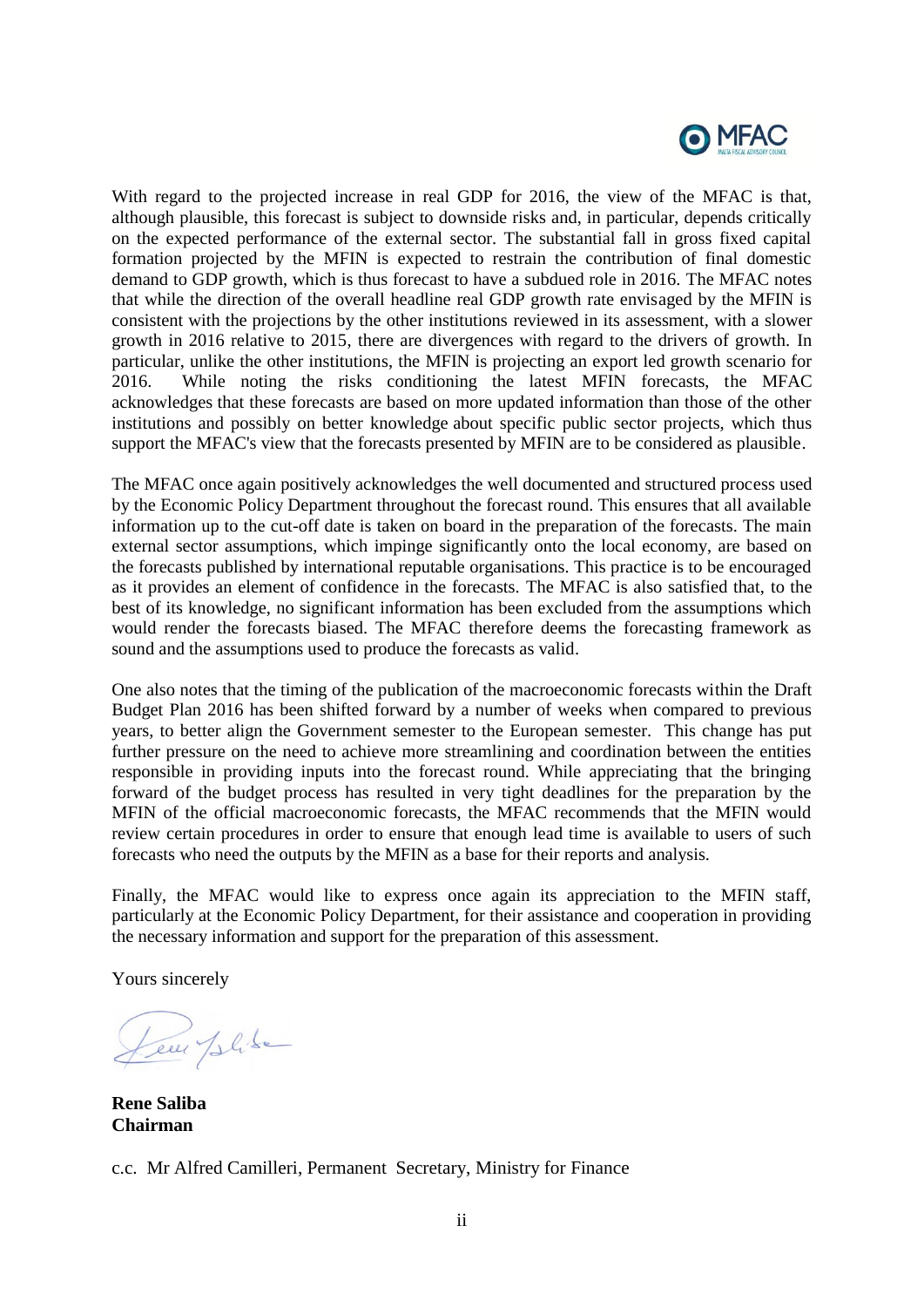### **Table of Contents**

|    | 1. Executive summary                                                                                                                                                              | $\overline{\mathbf{3}}$ |
|----|-----------------------------------------------------------------------------------------------------------------------------------------------------------------------------------|-------------------------|
|    | 2. Introduction                                                                                                                                                                   | 4                       |
|    | 3. The forecasting methodology                                                                                                                                                    | 5                       |
|    | 4. Assessment of the main assumptions underlying the<br>macroeconomic forecasts                                                                                                   | 6                       |
|    | 5. Description and evaluation of the macroeconomic forecasts<br>presented within the Draft Budgetary Plan 2016                                                                    | 8                       |
|    | 6. A comparative analysis of the macroeconomic projections presented in the<br><b>Draft Budgetary Plan 2016</b>                                                                   | 13                      |
|    | 6.1 A comparison of the macroeconomic projections in the Draft Budgetary<br>Plan 2016 with those generated by the MFIN in their Update of Stability<br><b>Programme 2015-2018</b> | 16                      |
|    | 6.2 A comparison of the macroeconomic projections in the Draft Budgetary<br>Plan 2016 with those generated by the European Commission in its<br><b>Spring Forecast 2015</b>       | 17                      |
|    | 6.3 A comparison of the macroeconomic projections in the Draft Budgetary<br>Plan 2016 with those generated by the Central Bank of Malta (June 2015)                               | 19                      |
| 7. | Conclusion                                                                                                                                                                        | 20                      |

# **List of Tables**

| Table 1        | <b>Main macroeconomic forecast assumptions</b> |    |
|----------------|------------------------------------------------|----|
| <b>Table 2</b> | Macroeconomic projections 2015 - 2016          |    |
| Table 3        | Comparison of macroeconomic projections        | 14 |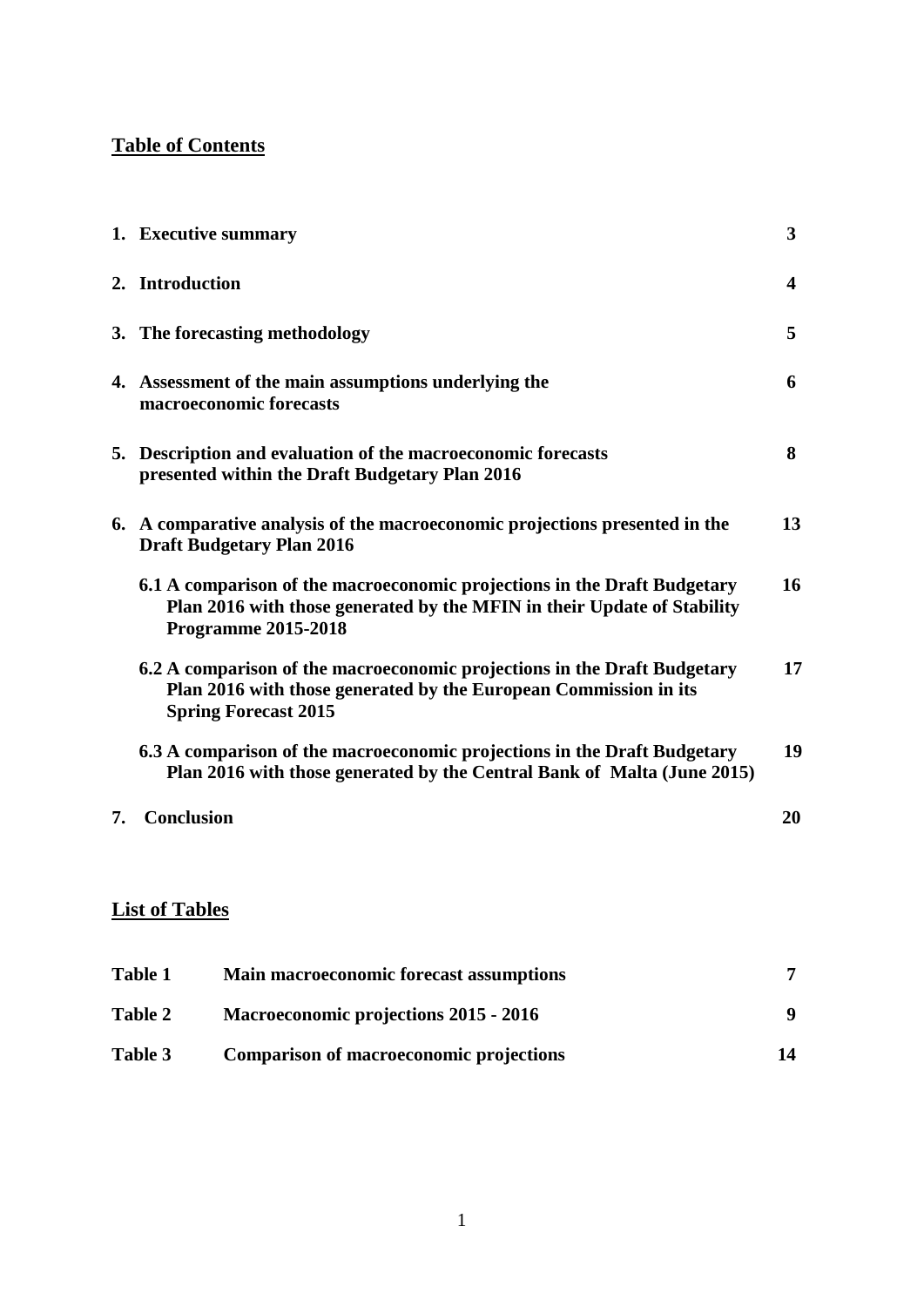# **List of Figures**

| <b>Figure 1</b> | <b>Estimates of selected macroeconomic variables valued at</b><br>chain linked volumes by period (reference year 2010)<br>over the forecast horizon |    |
|-----------------|-----------------------------------------------------------------------------------------------------------------------------------------------------|----|
| <b>Figure 2</b> | Comparison of selected macroeconomic projections valued<br>at chain linked volumes by period (reference year 2010)<br>for 2015                      | 15 |
| <b>Figure 3</b> | Comparison of selected macroeconomic projections valued<br>at chain linked volumes by period (reference year 2010)<br>for 2016                      | 15 |

# **Abbreviations**

| <b>CBM</b>      | <b>Central Bank of Malta</b>                                            |
|-----------------|-------------------------------------------------------------------------|
| <b>CBM JUN</b>  | Forecast exercise undertaken by the Central Bank of Malta in June 2015  |
| <b>COM</b>      | <b>European Commission</b>                                              |
| <b>COM SPR</b>  | <b>European Commission Spring Forecast 2015.</b>                        |
| <b>DBP</b>      | <b>Draft Budgetary Plan 2016</b>                                        |
| <b>ECB</b>      | <b>European Central Bank</b>                                            |
| <b>EPD</b>      | <b>Economic Policy Department</b>                                       |
| <b>ESA</b>      | <b>European System of National and Regional Accounts</b>                |
| EU              | <b>European Union</b>                                                   |
| <b>GDP</b>      | <b>Gross Domestic Product</b>                                           |
| <b>HICP</b>     | <b>Harmonized Index of Consumer Prices</b>                              |
| <b>IMF</b>      | <b>International Monetary Fund</b>                                      |
| <b>LFS</b>      | <b>Labour Force Survey</b>                                              |
| <b>MFAC</b>     | <b>Malta Fiscal Advisory Council</b>                                    |
| <b>MFIN</b>     | <b>Ministry for Finance</b>                                             |
| <b>MFIN APR</b> | Forecast exercise undertaken by the Ministry for Finance in April 2015  |
| <b>MFIN OCT</b> | Forecast exercise published by the Ministry for Finance in October 2015 |
| <b>NAO</b>      | <b>National Audit Office</b>                                            |
| <b>NPISH</b>    | <b>Non-Profit Institutions Serving Households</b>                       |
| <b>NSO</b>      | <b>National Statistics Office</b>                                       |
| <b>STG</b>      | <b>British pound</b>                                                    |
| <b>USD</b>      | <b>United States dollar</b>                                             |
| <b>USP</b>      | <b>Update of Stability Programme 2015-2018</b>                          |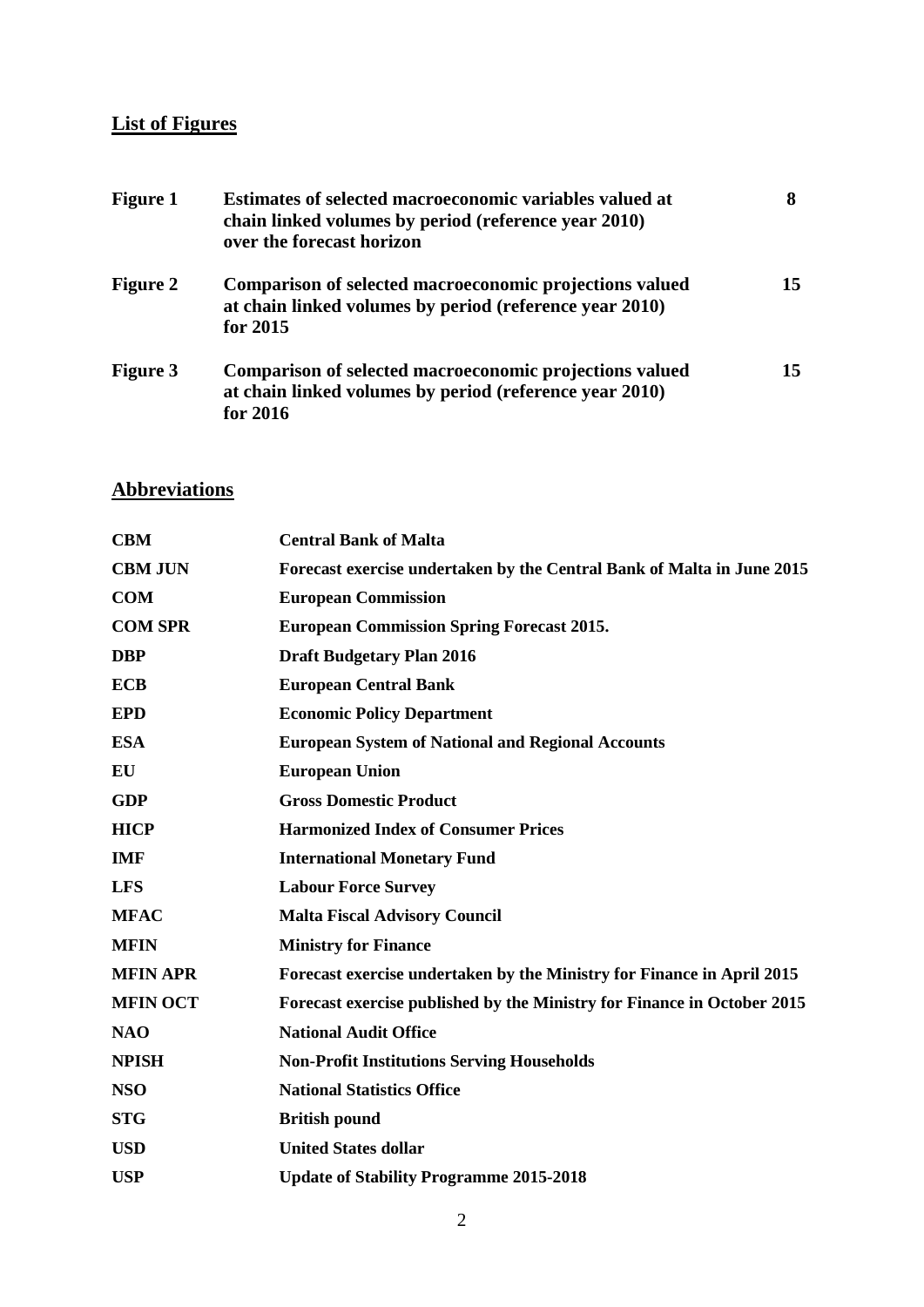#### **1. Executive Summary**

This report provides an assessment of the overall plausibility of the macroeconomic forecast prepared by the Ministry for Finance (MFIN) for the years 2015-2016 within the Draft Budgetary Plan (DBP) 2016, together with an assessment of the main assumptions which underpin the forecast estimates. This assessment recognizes that on the basis of the latest available information for 2015, the projected increase in the headline real Gross Domestic Product (GDP) figure of 4.2% for the current year may indeed be feasible. Like other institutions, primarily the Central Bank of Malta (CBM) and the European Commission (COM), the MFIN is expecting growth for 2015 to be higher than the rate registered for 2014 and to be mainly driven by the final domestic demand component of the economy. Of significant importance to the current short term forecasts for 2015 is the projected growth rate for gross fixed capital formation which is expected by the MFIN to remain a major driver of growth, supported by a number of public and private investment projects. However, the historical volatility of this component and the significant revisions noted in the investment expectations from one forecasting round to another introduce a certain element of risk which could impinge onto the attainment of the GDP growth rates in the DBP for 2016. Moreover, given the small size and openness of the local economy, developments within a single component of GDP will have a considerable impact on other areas of the local economy. In particular, the projected trajectory of the external sector for 2015 is expected to very much depend on the realization of the gross fixed capital formation component for the year.

With regard to the projected increase in real GDP for 2016, the view of the Malta Fiscal Advisory Council (MFAC) is that, although plausible, this forecast is set to be very much dependent on the expected performance of the external sector. The significant projected fall in gross fixed capital formation is expected to restrain the contribution of the final domestic demand component of GDP growth which is thus forecast to play a subdued role in 2016. The MFAC notes that while the direction of the overall headline real GDP growth rate envisaged by the MFIN is consistent with the projections by the other institutions reviewed in its assessment, with a slower growth in 2016 relative to 2015, there are divergences with regard to the drivers of growth. In particular, unlike the other institutions, the MFIN is projecting an export led growth scenario for 2016. There is a certain element of risk associated with this forecast view particularly due to the ever changing international economic climate which surrounds the Maltese economy.

The MFAC once again positively acknowledges the well documented and structured process used by the Economic Policy Department (EPD) within MFIN in the undertaking of the forecasting exercise. This ensures that all available information to date is taken on board in the preparation of the forecast. Moreover, the main assumptions primarily related to variables which describe external factors and which impinge significantly onto the local economy, are based on the forecasts adopted by international reputable organisations. This practice is to be encouraged as it provides an element of confidence in the forecast. One also notes that the timing of the publication of the macroeconomic forecasts within the Draft Budgetary Plan 2016 has been shifted forward by a number of weeks compared to previous years, to better align the Government semester to the European semester. This development has put further pressure on the need to achieve more streamlining and coordination between the entities responsible in providing inputs to the forecast exercise. The MFAC recommends that the MFIN should review certain procedures in order to ensure that enough lead time is available to users of such macroeconomic forecasts who need the outputs of MFIN as a base for their reports and analysis.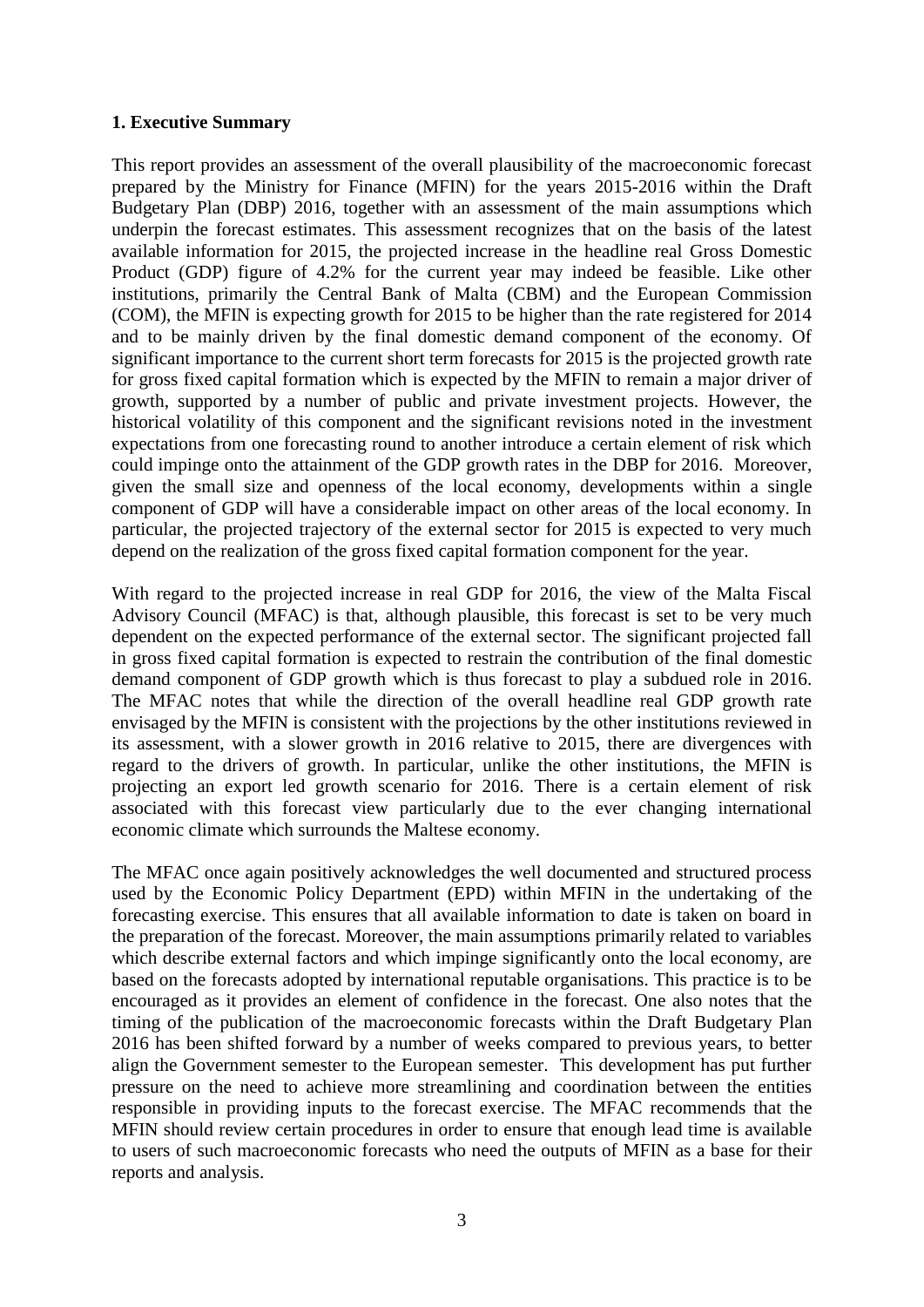#### **2. Introduction**

This report presents an assessment of the macroeconomic forecasts prepared by the MFIN and presented in the DBP 2016 document. This is in fulfillment of the responsibilities set for the MFAC in terms of the Fiscal Responsibility Act, 2014 (Cap. 534) by virtue of which, the MFAC shall monitor the Government's compliance with the fiscal rules and shall assess both the macroeconomic and the fiscal forecasts prepared by the Government throughout the year.

The macroeconomic forecasts prepared for the current year 2015 and for the year 2016 are the main focus of this report. The forecasts presented within the DBP include the inputs from various entities within Government, primarily the EPD within the MFIN which takes a leading role within this exercise. A cut-off date of the  $4<sup>th</sup>$  of September 2015 was set by the EPD in preparation of the forecast whilst a full and final set of data for assessment was presented to the MFAC on the  $7<sup>th</sup>$  of October 2015. The forecasting exercise takes into account all the latest and published data provided by the National Statistics Office (NSO) and other relevant authorities in conjunction with all the ad-hoc information made available to the EPD by the set cut-off date.

In comparison to previous assessments of macroeconomic projections carried out by the MFAC and formerly by the National Audit Office, one notes that this exercise has now been shifted forward by a number of weeks to better align the Government's semester to the European semester. Whilst appreciating the resultant very tight deadlines for the preparation by the MFIN of this macroeconomic forecast, it is the opinion of the MFAC that the MFIN should review certain procedures to ensure that data in relation to the macroeconomic forecasts is presented to the MFAC in line with set pre-agreed target dates, thereby facilitating a smoother running of the overall process of assessment.

The following sections will constitute this report:

- i) An overview of the underlying methodology adopted by the EPD in the preparation of the forecasts.
- ii) A review of the assumptions underlying the forecasts and an assessment of their plausibility in view of the latest information available.
- iii) A description of the main macroeconomic variables underpinning the current forecast.
- iv) A comparison of the current forecasts to those published by MFIN earlier in the year, in April 2015, as well as a comparison of the forecasts published by other institutions, namely, the European Commission (COM) and the Central Bank of Malta (CBM).

In preparation of this report and in fulfillment of its functions as set by the Fiscal Responsibility Act, the MFAC has held regular meetings and consultations with the various institutions responsible for the forecasting of macroeconomic data within the Government. The MFAC also consults and refers to a number of reports published by reputable international and local entities providing an assessment of the performance of the Maltese economy from time to time.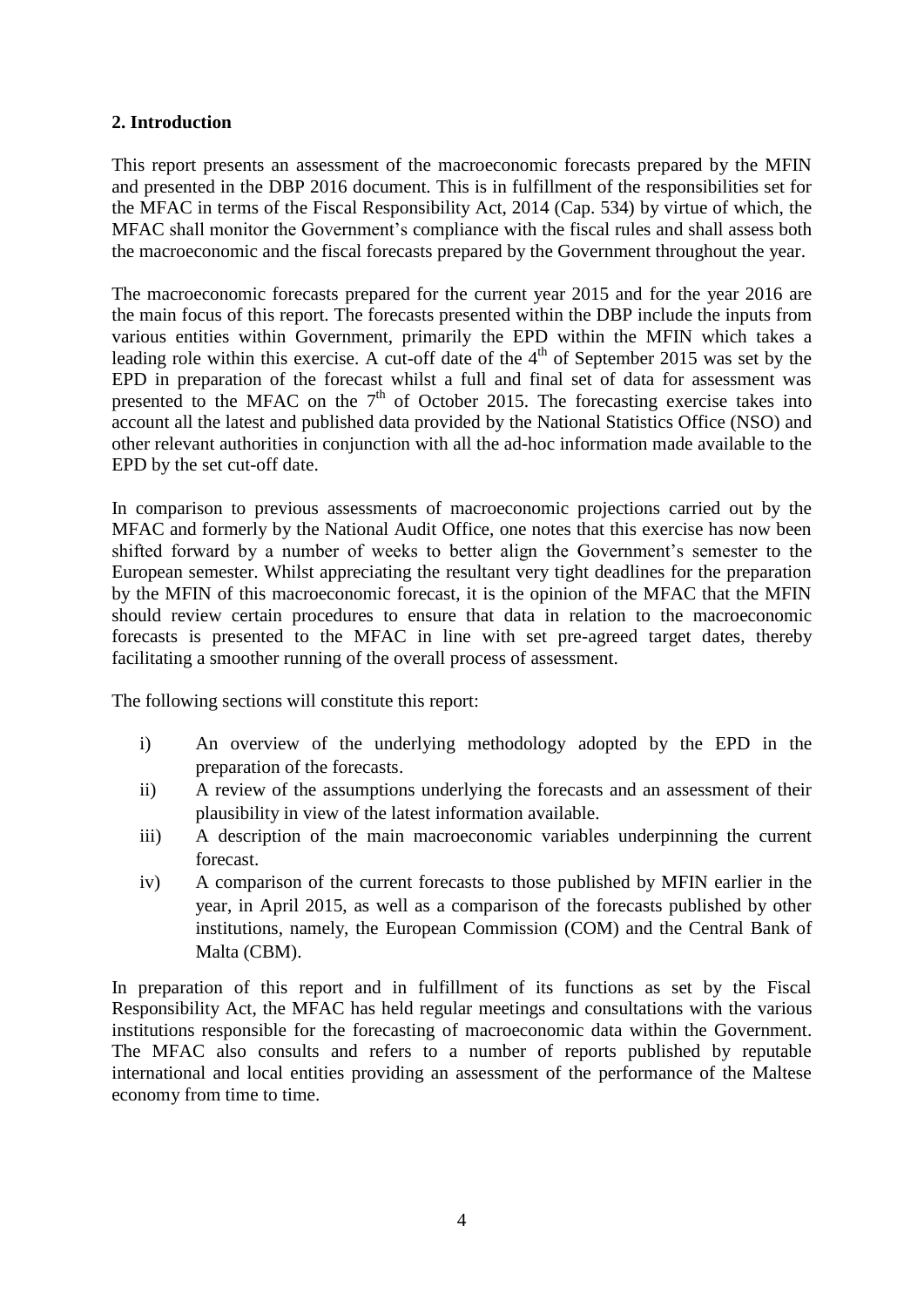#### **3. The forecasting methodology**

<u>.</u>

As stated in similar assessments published by the MFAC, the forecasts presented by MFIN are based on a Keynesian macroeconometric model which is maintained by the EPD within MFIN. The model is the main tool utilized in the preparation of the forecast, comprising of a number of identity and behavioural equations. Furthermore, a number of variables are treated as exogenous to the system and are thus based on the latest available information to date. The macroeconometric modelling framework used in this forecasting exercise serves to provide a sound basis for the overall modelling exercise carried out by MFIN. This is complemented by the most up to date ad-hoc information which is available to the experts working on the model. Such information is acquired through the continuous monitoring and feedback received by EPD officials from various Government departments and other entities throughout the year. The forecasts being assessed in this report represent an updated set of the macroeconomic forecasts when compared to the forecast presented by MFIN in the Update of Stability Programme 2015-2018 (USP) published in April 2015. The MFAC positively notes that a number of other documents have been published by MFIN in the interim to the publication of this forecast as these add to the transparency of the fiscal framework.<sup>1</sup>

As stated earlier in this report, the cut-off date for the data included within this forecasting exercise was set by the EPD as the 4<sup>th</sup> of September 2015. The MFAC was informed by MFIN that due to a number of constraints, the data which serves as a base for the macroeconometric modelling framework within the DBP only included data published by the NSO prior to this date, and thus the macroeconometric data inputted as a base for this forecast exercise did not include the latest national accounts data published in the news release 163/2015. The base data within the modelling framework is thus based on the news release 108/2015 covering the January-March 2015 period published by the NSO on the  $8<sup>th</sup>$ June 2015.

To ensure that all available information is taken on board in the preparation of the forecast, the EPD has however undertaken a comparative assessment of the forecasts prepared using data up to and including the first quarter of 2015 with the most recent trends extracted from the January–June 2015 published data. Any major divergences noted following the publication of the most recent data were taken on board as ad-hoc exogenous information within the econometric modelling framework. The MFAC notes the commitment of the EPD to include within the forecast all the published information available up to the set cut-off date.

Although the MFAC acknowledges that all ad-hoc data and information have been taken on board by the EPD in the forecasting exercise, the overall exercise would have benefited if all the latest data published by the NSO for the second quarter of the year had been directly incorporated within the base forecasts of the macroeconometric model. A number of assumptions within this forecasting round had to be implemented by the EPD to ensure that all data reflects the most recent trends published in the NSO release. In view of the above, the forecasts are thus based on an element of expert input and judgement. Whilst recognizing the particular time constraints experienced throughout this forecasting round, the MFAC recommends that, where possible, all available data published from official sources should be incorporated within the baseline of any prepared forecast. Towards this end, there is a need

<sup>&</sup>lt;sup>1</sup> The 2014 Annual Report and the Medium Term Fiscal Strategy 2015-2018 were published by MFIN in June 2015 and the 2015 Half-Yearly Report in July 2015. An assessment of these three reports was published by the MFAC on 30<sup>th</sup> September 2015 in fulfillment of the obligations set out in the Fiscal Responsibility Act (2014).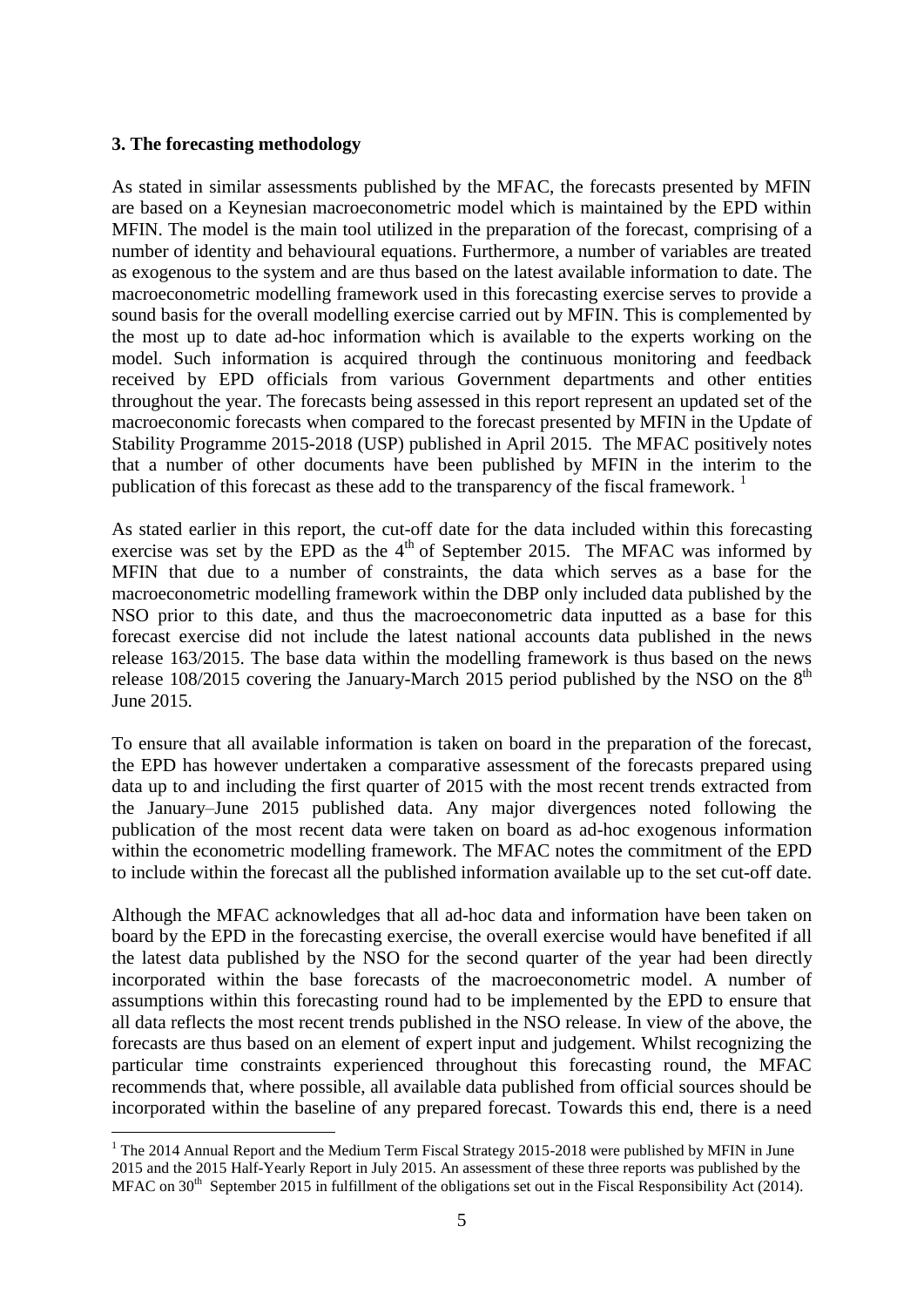for more coordination and planning between the various institutions involved in the forecast exercise to ensure a smoother transition between the publication of data and the incorporation of such data within the forecasting framework in a timely and efficient manner.

It is positive to note that the MFIN forecast process is well documented and adequately backed up by a structure of internal meetings with key stakeholders in the economy. The econometric model used in the preparation of this forecasting exercise ensures that all the information collated from the different sources adequately feeds up within the estimation process. A number of variables are treated within this forecasting exercise as completely exogenous to the system. This is particularly important in view of the smallness of the local economy and its reliance on international developments. The implicit volatility of the external sector is expected to have a considerable impact on the local economy and, to this effect, the information provided by a number of international reputable organisations is used as a base for the projections. Forecast assumptions are adopted from the International Monetary Fund (IMF), Consensus Economics<sup>2</sup> and the European Central Bank (ECB). The inclusion of these assumptions within the base structure of the forecasts is deemed as a good practice in view of the expected impact of such variables on the local economy.

The MFAC also notes, from the discussions it had with MFIN, that the macroeconomic forecasts presented in the DBP acknowledge a certain element of risk within a number of variables and to this effect, the EPD has undertaken a number of risk scenarios to assess the validity of its own forecast estimates. The MFAC feels that this exercise in the quantification of risk helps to improve on the robustness of the latest macroeconomic forecasts as published in the DBP.

#### **4. Assessment of the main assumptions underlying the macroeconomic forecasts**

This section overviews a number of variables which are treated as completely exogenous within the current modelling framework. The expected developments within such variables are of prime importance to the underpinnings of the Maltese economy. Such variables are mainly related to the external sector and are thus not expected to be affected by changes within the Maltese economy. The relative small size of the local economy and its degree of openness in terms of the global economy leads to an element of volatility and instability which is primarily internationally driven. In this regard, such variables are assumed to develop in line with the expectations provided by a number of international reputable organisations. Table 1 provides a list of the main variables treated as exogenous within this forecasting exercise together with information on the data source used for each of the variables under consideration. The use of the IMF and Consensus Economics as the main sources of data in this regard is positively acknowledged by the MFAC. This helps to provide a reliable platform of the international economy within which the Maltese economy operates. The assumptions adopted by EPD in this forecast exercise have a cut-off date of  $31<sup>st</sup>$  August 2015.

Indeed, the assumed forecasts presented in Table 1 reflect the most recent developments in both the economic and geopolitical factors which are expected to affect the local economy. In particular, the forecasted values for the Euro exchange rate with respect to the US dollar

<sup>1</sup> <sup>2</sup> Consensus Economics is a leading international economic survey organization which polls a vast number of forecasts to derive projections for a number of key macroeconomic variables.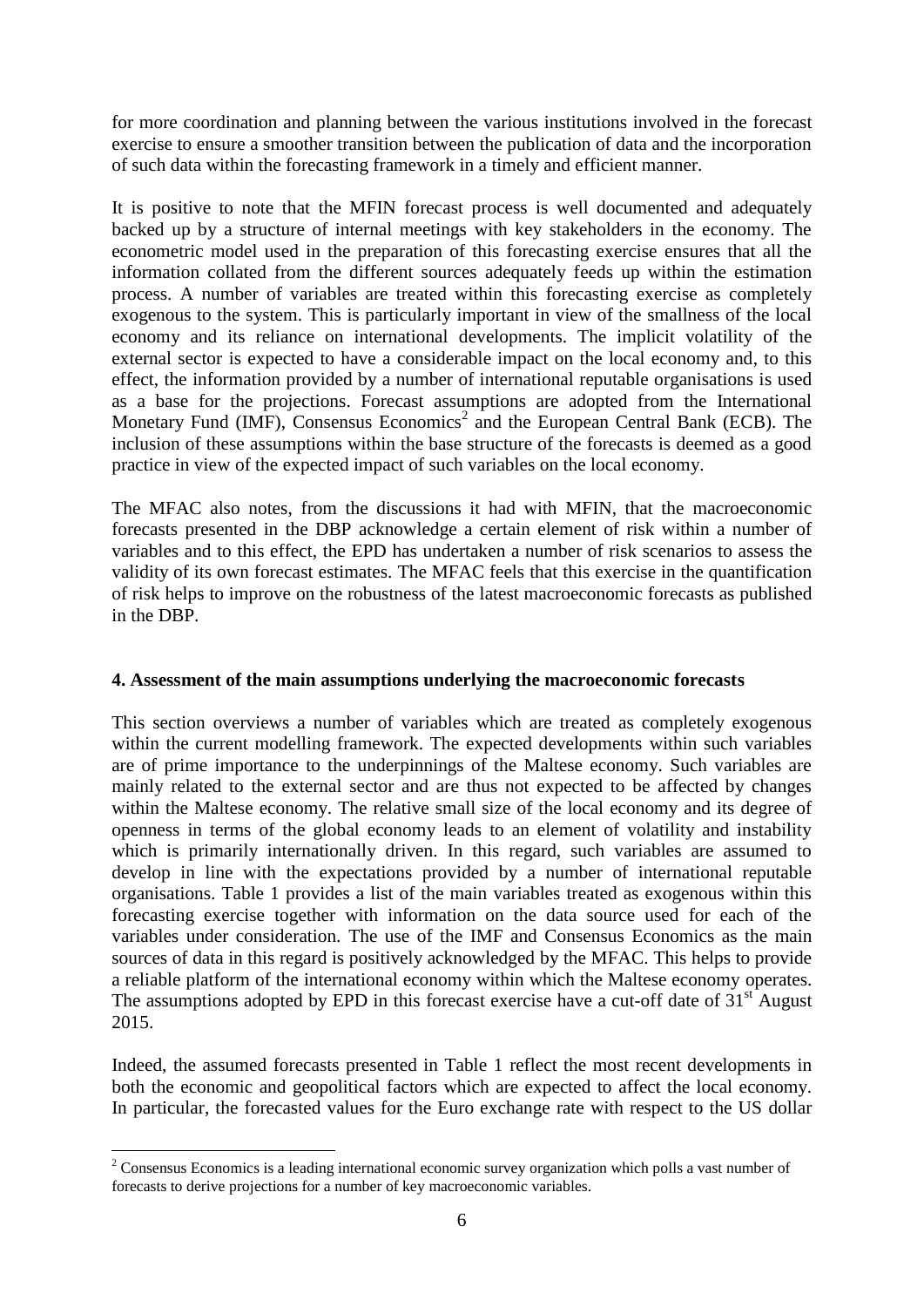and the British pound in 2015 and 2016 are expected to remain at practically the same levels of the current 2015 rates. Such expectations are very similar to what was expected in the latest forecast round carried out by MFIN in April 2015. This also applies to the short term interest rates and the long term interest rates which are projected to remain at the same levels as expected back in April 2015.

| Variable                                                  | Data source<br>$(2015-2016)$ | 2014<br>(Actual)  | 2015  | 2016  |
|-----------------------------------------------------------|------------------------------|-------------------|-------|-------|
| Short-term interest rate <sup>3</sup><br>(annual average) | Consensus<br>Economics       | 0.18 <sup>4</sup> | 0.05  | 0.05  |
| Long-term interest rate<br>(annual average)               | Consensus<br>Economics       | 1.70              | 1.60  | 1.60  |
| USD/ $\epsilon$ exchange rate<br>(annual average)         | Consensus<br>Economics       | 1.304             | 1.090 | 1.072 |
| $STG/E/$ exchange rate<br>(annual average)                | Consensus<br>Economics       | 0.797             | 0.710 | 0.708 |
| Real GDP Growth of main trading<br>partners               | Consensus<br>Economics       | 1.20              | 1.50  | 2.00  |
| Oil Prices (Brent, USD/barrel)<br>(annual average)        | <b>IMF</b>                   | 99.02             | 57.11 | 63.00 |

**Table 1: Main macroeconomic forecast assumptions**

*Sources: Economic Policy Department, Ministry for Finance*

Of significant importance to the Maltese economy are the economic developments over the short term period within Malta's main trading partners. It is expected that economic activity in Malta's main trading partners increases by 1.5% in 2015 and by 2.0% in 2016. Such growth rates are fairly in line with the expected developments back in April 2015 although one notes a slightly lower rate of growth for the current 2015 year. A positive outlook is being projected by the COM for most of the EU countries in the near term future years although there is some concern of whether the pace of economic activity could be sustained beyond the short term period. The most recent data suggests that growth in most countries could be sustained as economies are expected to receive some boost from a number of factors over the next few months. In particular, the low oil prices, a weaker euro and the quantitative easing policy adopted by the ECB are all expected to have a positive impact on the EU economy. This is expected to also have an impact on the projected growth rates of the external sector for the Maltese economy.

The latest geopolitical developments in the international economy are the main factors influencing the variation in the price of oil per barrel. Oil prices are assumed to remain below the \$60 per barrel in 2015 and increase only slightly above this mark in 2016. The expected increase in oil prices is lower than the projected increase expected back in April 2015 and thus pressure on oil prices from the external sector is expected to be overall lower in the short term horizon.

<u>.</u>

<sup>&</sup>lt;sup>3</sup> If necessary purely technical assumptions.

 $40.25\%$  with effect from 13<sup>th</sup> November 2013; 0.15% with effect from 11<sup>th</sup> June 2014; 0.05% with effect from  $10^{th}$  September 2014.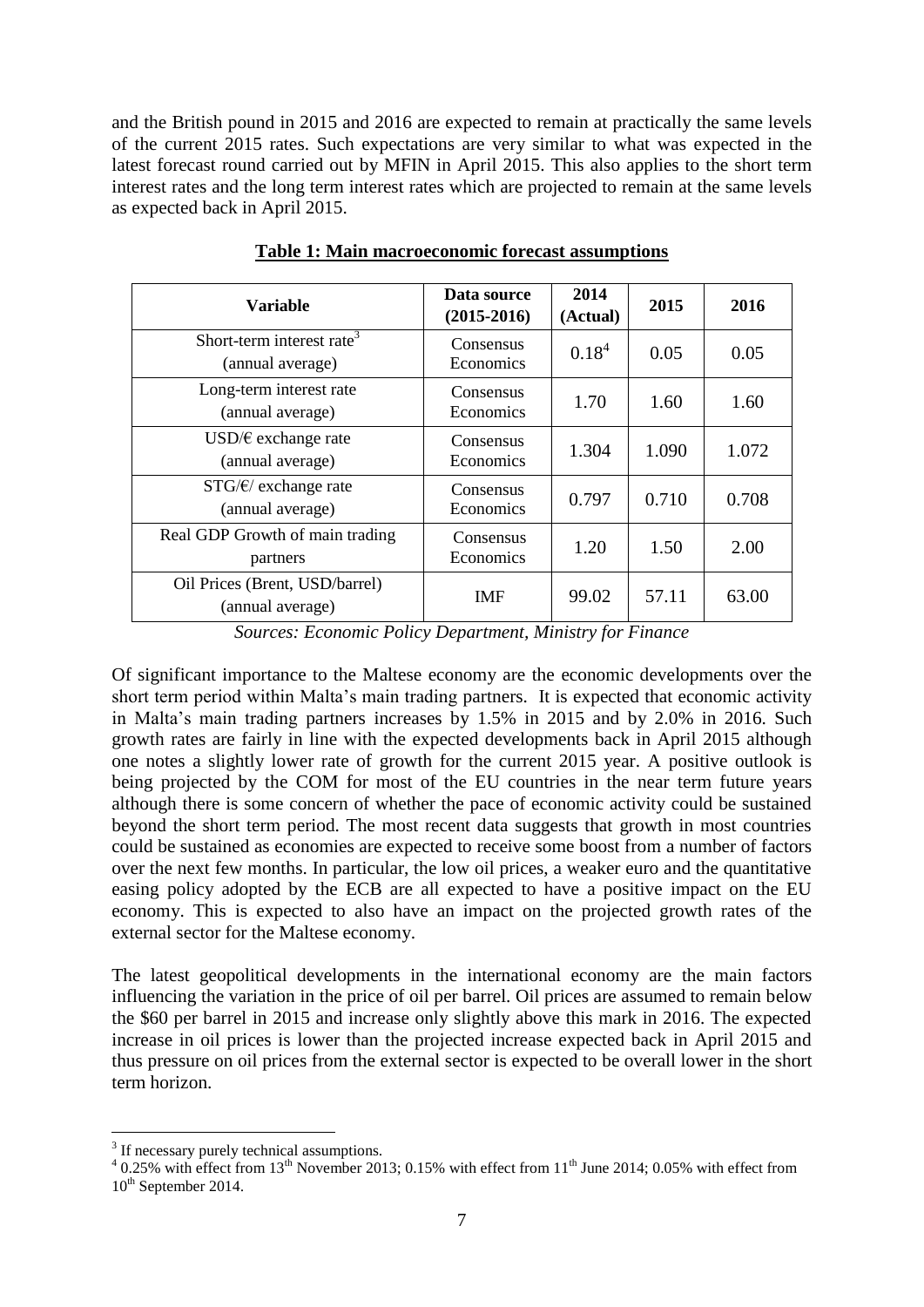The role of the inventory component within the modelling framework is expected to remain the same as in previous forecast rounds. An analysis of the recent data available for this variable shows that this component has been characterised by significant fluctuations over time and in such circumstances the assumption adopted by the EPD to maintain a zero contribution of this variable to GDP growth over the forecast years is deemed plausible and considered adequate. The inventory component is thus assumed not to contribute materially to GDP growth over the forecast years.

A number of other assumptions, mainly of a domestic nature are also incorporated within the modelling framework and such variables are treated exogenously within the system. This helps to provide some degree of stability to the model in view of the difficulty in modelling the behaviour of certain specific components within the local economy. This also provides an element of flexibility to the modelling structure by enabling for the adequate incorporation of the impact from very particular government policies and initiatives undertaken within the economic system.

#### **5. Description and evaluation of the macroeconomic forecasts presented within the Draft Budgetary Plan 2016**

This section provides a description and analysis of the main macroeconomic variables which were forecasted for the period 2015 to 2016 by the EPD. The overall aim of the section is to provide a comprehensive assessment of the estimates over the forecast horizon within the context of the main risks associated to their realization. The forecasted macroeconomic projections together with the recorded 2014 figures, which are in line with the NSO release No.163/2015 published on the 4<sup>th</sup> September 2015, are illustrated in Figure 1 and presented in Table 2.



*Sources: Economic Policy Department, Ministry for Finance, National Statistics Office.*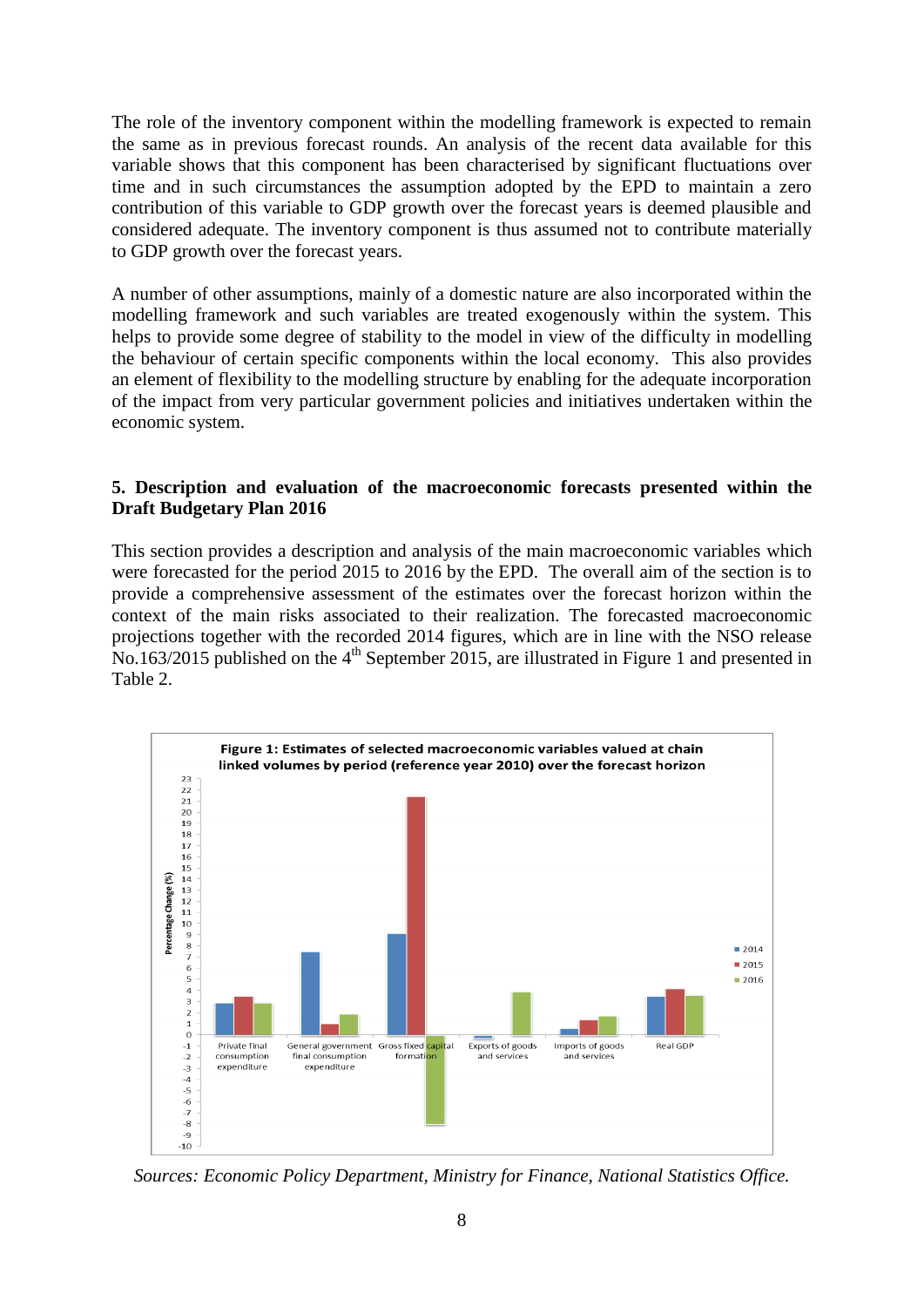|                                                               | 2014          | 2015   | 2016   |
|---------------------------------------------------------------|---------------|--------|--------|
| At current prices                                             | <b>Actual</b> |        |        |
| Private final consumption expenditure <sup>6</sup>            | 2.8           | 4.3    | 4.9    |
| General government final consumption expenditure              | 8.9           | 2.9    | 5.2    |
| Gross fixed capital formation                                 | 11.9          | 27.2   | $-6.5$ |
| Exports of goods and services                                 | 0.1           | 2.5    | 5.7    |
| Imports of goods and services                                 | 0.3           | 3.8    | 3.0    |
| <b>Nominal GDP</b>                                            | 5.4           | 6.5    | 6.2    |
| At chain linked volumes by year (reference year 2010)         |               |        |        |
| Private final consumption expenditure                         | 2.9           | 3.5    | 2.9    |
| General government final consumption expenditure              | 7.5           | 1.0    | 1.9    |
| Gross fixed capital formation                                 | 9.1           | 21.4   | $-8.0$ |
| Exports of goods and services                                 | $-0.3$        | 0.0    | 3.9    |
| Imports of goods and services                                 | 0.6           | 1.4    | 1.7    |
| <b>Real GDP</b>                                               | 3.5           | 4.2    | 3.6    |
| Contributions to real growth (percentage points) <sup>7</sup> |               |        |        |
| Final domestic demand                                         | 4.7           | 6.1    | 0.3    |
| Inventories                                                   | 0.1           | 0.0    | 0.0    |
| Net exports                                                   | $-1.3$        | $-1.9$ | 3.3    |
| <b>Deflators</b>                                              |               |        |        |
| Private final consumption expenditure                         | $-0.1$        | 0.8    | 2.0    |
| General government final consumption expenditure              | 1.4           | 1.8    | 3.2    |
| Gross fixed capital formation                                 | 2.8           | 4.4    | 1.9    |
| Exports of goods and services                                 | 0.4           | 2.5    | 1.7    |
| Imports of goods and services                                 | $-0.3$        | 2.4    | 1.3    |
| <b>GDP</b> Deflator                                           | 1.9           | 2.3    | 2.5    |
| <b>Inflation rate</b>                                         |               |        |        |
| <b>HICP</b>                                                   | 0.8           | 1.0    | 1.8    |
| <b>Labour</b> market                                          |               |        |        |
| Employment growth <sup>8</sup>                                | 3.1           | 1.9    | 2.0    |
| Unemployment Rate <sup>9</sup>                                | 5.9           | 5.8    | 5.6    |
| Compensation per Employee <sup>8</sup>                        | 2.2           | 2.7    | 3.2    |
| Labour productivity, persons <sup>8,10</sup>                  | 0.4           | 2.3    | 1.6    |
| <b>Potential output and Output gap</b>                        |               |        |        |
| <b>Potential Output</b>                                       | 3.1           | 3.8    | 3.4    |
| Output Gap (% of potential output)                            | 0.1           | 0.4    | 0.6    |
| <b>External balance</b>                                       |               |        |        |
| External Goods & Services                                     | 6.4           | 4.4    | 8.0    |
| Balance (% of GDP)                                            |               |        |        |

# **Table 2: Macroeconomic projections 2015 - 2016<sup>5</sup>**

 5 Forecast estimates represent growth rates unless stated otherwise.

<sup>6</sup> Includes NPISH final consumption expenditure.

 $<sup>7</sup>$  Chain-linking by volumes gives rise to the contributions of GDP not adding to the aggregate real GDP.</sup>

<sup>&</sup>lt;sup>8</sup> The estimates for the percentage change in employment growth, for compensation per employee and for labour productivity in the DBP are based upon the Eurostat Labour Force Survey (LFS) definition of total employment based on the resident population concept.

 $9<sup>9</sup>$  The estimate for the unemployment rate in percentage terms follows the Eurostat harmonized definition.

<sup>&</sup>lt;sup>10</sup> Real GDP per persons employed.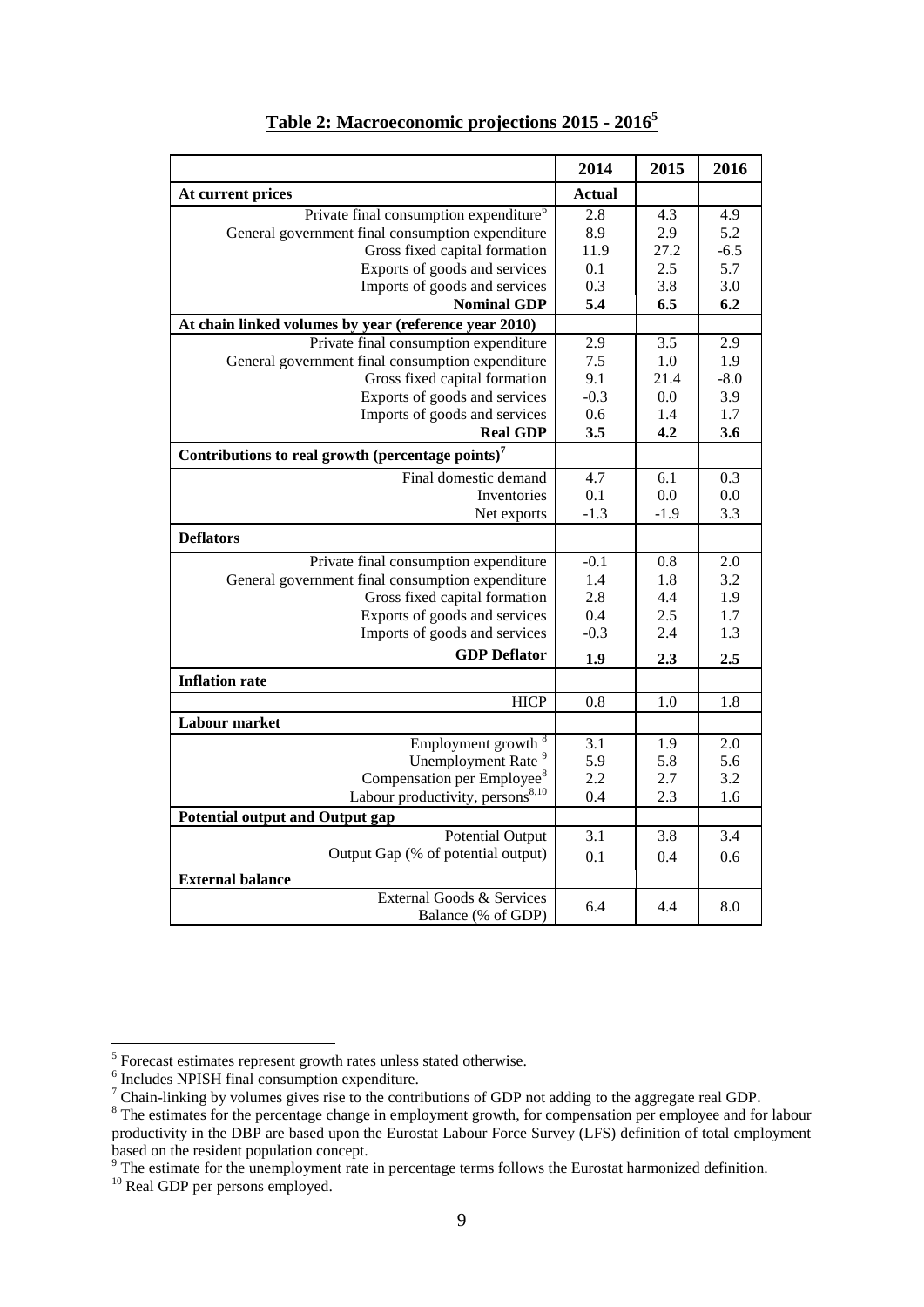The positive outlook for 2015 in terms of real GDP growth is expected by the EPD to be spurred by the components of final domestic demand, whereas net exports are expected to generate a negative contribution to growth. The contribution to growth of final domestic demand is projected to increase from the 4.7 percentage points realized in 2014 to 6.1 percentage points in 2015. Following a similar pattern to what was observed in 2014, net exports in 2015 are projected to yield a negative contribution to real GDP growth amounting to 1.9 percentage points. This negative contribution is the result of an expected growth of 1.4% in imports of goods and services which will coincide with a levelling off in exports of goods and services. Partly supporting this anticipated negative contribution of net exports in 2015 is the expectation of a significant increase in imports related to a number of major investment projects.

In contrast to 2015, real GDP growth in 2016 is anticipated to be driven primarily by the external sector of the economy. Final domestic demand in 2016 is anticipated to contribute solely 0.3 percentage points to real GDP growth, such that, following the assumption that inventories do not contribute materially to GDP growth, the external sector is anticipated to thus contribute 3.3 percentage points to the overall growth in real GDP of 3.6% expected over 2016.

Based on the forecast projections presented in Table 2 it is evident that the EPD expects a significant turnaround in terms of the position of the external sector as well as the role that final domestic demand is expected to play with respect to the contribution to real GDP growth between 2015 and 2016. It should be noted that the volatile nature of gross fixed capital formation and the underlying risks which condition to a high degree the external sector, particularly the growth in exports of goods and services, are two factors which should be acknowledged as the main elements of risk surrounding the realization of the overall path for real GDP growth forecast over 2016. Furthermore, of significant importance to the projected impact that net exports have on real GDP growth, are the expected developments in both the import and export deflators.

Private final consumption expenditure<sup>11</sup> in nominal terms is expected to accelerate from the actualized 2.8% in 2014 to 4.3% in 2015 and to gather further momentum, by a further 0.6 percentage points, to 4.9% in 2016. In real terms, private final consumption expenditure is expected to retain the positive momentum observed in 2014 and grow by 3.5% in 2015 before expanding at the more subdued pace of 2.9% in 2016. The expansionary path of private final consumption expenditure both in real and in nominal terms, over 2015, is principally supported by the expected developments within the labour market. The anticipated expansion of total employment coupled with an anticipated low unemployment rate in 2015 is conducive to a higher overall level of private final consumption expenditure. Furthermore, the expected sustained acceleration in the growth of compensation per employee over the forecast horizon implies an appreciation in wages and therefore an increase in household disposable income which should further spur on the expansion of private final consumption expenditure. It should be noted that underpinning the path of real private consumption expenditure over the forecast horizon is the expectation of a deflator for private final consumption expenditure which is forecasted to accelerate at roughly the same pace as the HICP over both 2015 and 2016.

<sup>1</sup>  $11$  It should be noted that within this report the figures presented for private final consumption expenditure also include Non-Profit Institutions Serving Households (NPISH).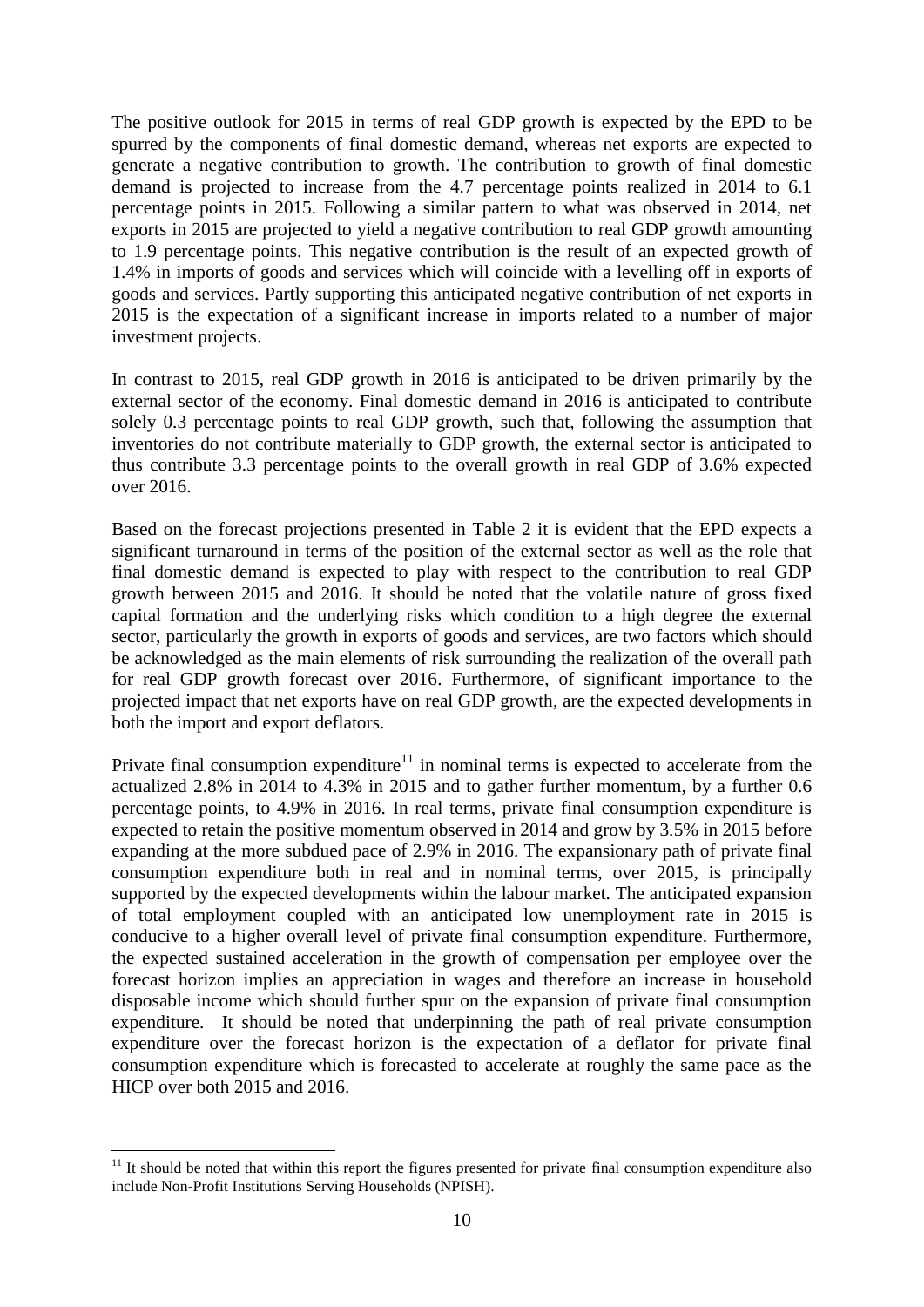In 2014, general government final consumption expenditure grew in nominal terms by 8.9% and by 7.5% in real terms. The forecast trajectory for government final consumption expenditure growth in real terms is still expected to be positive but its pace is expected to be much more restrained. In 2015, growth within general government final consumption expenditure in nominal terms is expected to decelerate to 2.9% and thereafter accelerate, to 5.2% in 2016. In real terms, the growth of government final consumption expenditure is expected to significantly decline in 2015, to 1.0%. Underpinning the increase in government final consumption expenditure is an expected increase in both intermediate consumption and compensation per employee. Further explaining the more subdued growth expected in 2015 is also the expectation of a higher level of market output, which following national accounting conventions effectively contributes to a reduction in the estimate of government final consumption expenditure. In 2016, final government consumption expenditure, in real terms, is subsequently expected to accelerate by 1.9%. The MFAC notes that the forecasted trajectory of general government final consumption expenditure does reflect the latest information in line with the government's fiscal consolidation plan. However, the actualization of the projected growth rates over 2015 and 2016, which are expected to be both more subdued than in 2014, are dependent on the level of commitment the Government will be able to demonstrate with respect to the attainment of its budgetary targets.

Following the actualized growth of 11.9% in nominal terms (9.1% in real terms) in 2014, over 2015, gross fixed capital formation both in nominal and real terms is expected to expand significantly and grow by 27.2% and 21.4% respectively. It should be noted that the anticipated high growth rate for 2015 is supported by the growth (in nominal terms) of 19.0% <sup>12</sup> which was experienced over the first six months of 2015. The expansion expected for 2015 is anticipated to be driven by a higher level of investment in the energy sector and a number of private investment projects which are expected to materialize. The EPD are expecting that in 2016 gross fixed capital formation will contract by 6.5% in nominal terms and by 8.0% in real terms implying a substantial turnaround from the developments expected for 2015, which illustrates the underlying highly volatile nature of this component of final domestic demand. Driving this contraction is the expectation of a level of investment within the public and private sector over 2016 which is positive and substantial, but nonetheless, of a lower magnitude than that anticipated for 2015, implying that the contraction may be attributed to a base effect from 2015. It should be noted that following the practice employed in previous forecast exercises these projected investment streams were incorporated by the EPD via information gained through a number of meetings with the relevant entities. It should be recognized that the actualization of both the 2015 and 2016 forecast estimates are surrounded by an element of risk relating to the effective absorption rate of the anticipated investment within the stipulated time-frame.

As previously noted, in 2014, the external sector of the economy yielded a negative contribution to real GDP growth. This was the result of the growth in imports of goods and services expanding by 0.6%, whilst the growth in exports effectively contracting by 0.3%. Exports of goods and services over 2015, in nominal terms, are expected to grow at 2.5%, whilst in real terms, exports of goods and services are expected to remain at the levels recorded in 2014. In 2016, exports of goods and services in nominal terms are expected to pick up significantly and grow by 5.7% in nominal terms and by 3.9% in real terms.

<sup>1</sup> <sup>12</sup> The growth rate for the first six months of 2015 was derived by utilizing the data published within the NSO news release 163/2015.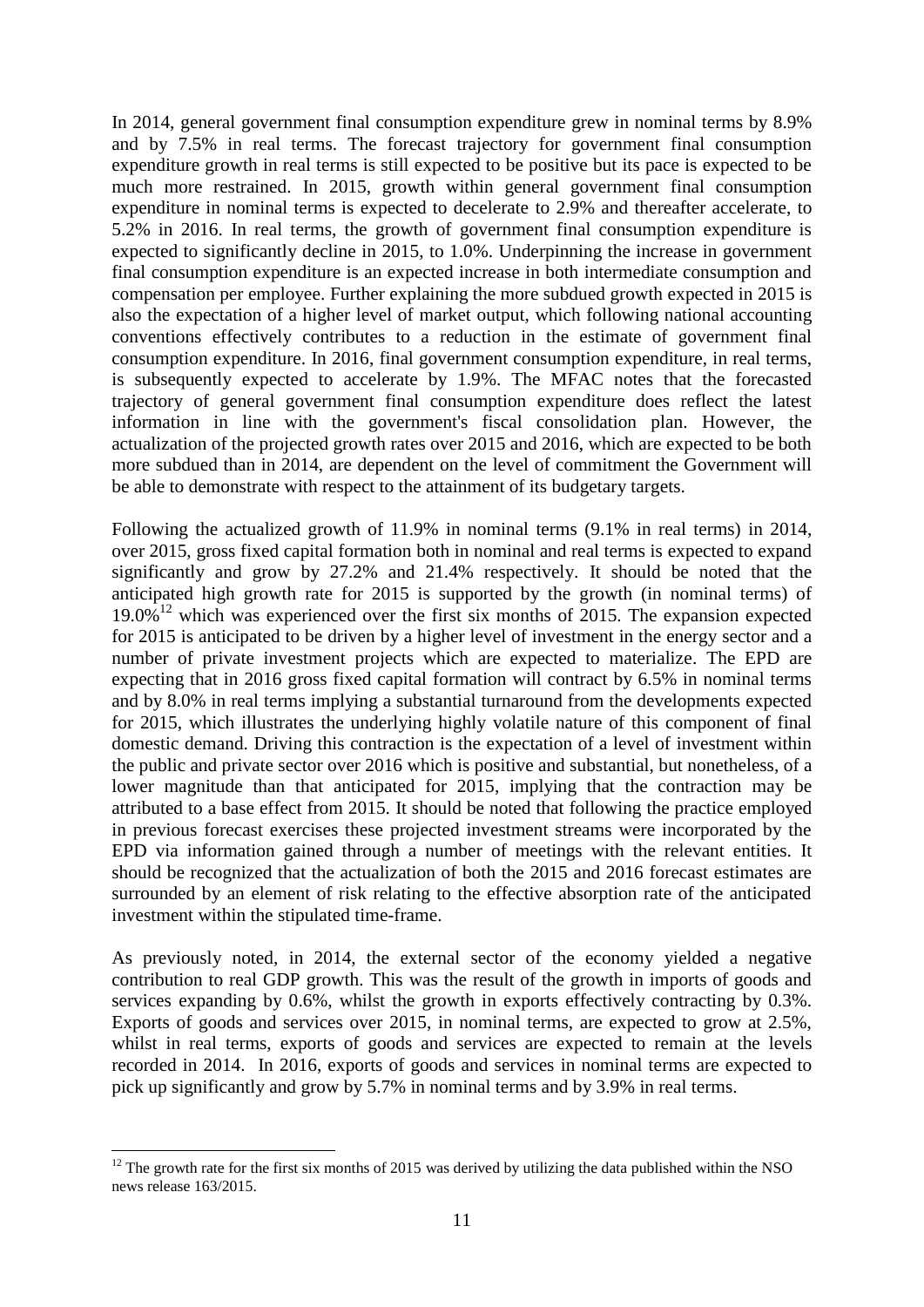The EPD is expecting that this acceleration in export growth will be supported by a number of factors. Of importance to the actualization of these forecast estimates is the assumed positive outlook in terms of GDP growth for Malta's main trading partners as well as the assumed persistence of a weak Euro which together are expected to aid the export performance of a number of manufacturing and service industries as well as to help to further stimulate the tourism sector. At the sectoral level the EPD is expecting the increase in exports of goods and services to be driven by the expectation of strong performance in the pharmaceuticals industry, remote gaming sectors, other business activities and in the tourism sector.

The MFAC recognizes that there is an inherent element of risk associated to the realization of the projected growth in exports over 2016. Downside risks could stem from a scenario wherein growth within Malta's main trading partners could turn out to be less favorable than what is being assumed. This may be due to variations with respect to the assumed projected path for the Euro and the possible impact on trade and tourism which could be affected from possible changes in the international geopolitical scenario. Such uncertainties may be viewed as one of the main elements of risk which have to be acknowledged within the evaluation of the underlying forecast estimates.

In 2015, imports of goods and services are expected to expand by 3.8% in nominal terms and by 1.4% in real terms. This anticipated increase is expected to be driven by the significant expected growth in gross fixed capital formation of 27.2% (21.4% in real terms), combined with private household consumption expenditure which is expected to increase over the same period. It should be noted that the expected developments within the import component over 2015 are thus highly contingent on the realization of various key public and private investment projects which implicitly contain a relatively high import content. Over 2016 imports of goods and services are expected to expand by 3.0% in nominal terms and 1.7% in real terms. Underpinning the positive growth in imports is the expectation of a sizeable expansion within a number of export oriented industries and the anticipation of an expansion of private household consumption expenditure.

The Harmonized Index of Consumer Prices (HICP), which is the main indicator for inflation and price stability within the economy, is expected to remain subdued but nonetheless marginally increase from the 0.8% rate actualized in 2014 to 1.0% in 2015 and to accelerate further by 1.8% in 2016. The marginal increase in HICP in 2015 is conditional on the anticipated rise in the average price level of unprocessed foods. The acceleration in HICP in 2016 is expected to be supported by the assumed increase in oil prices coupled with an increase in the average price level of processed foods.

The positive developments which were experienced within the labour market in 2014 are expected to be sustained throughout both  $2015$  and  $2016$ . Employment growth<sup>13</sup> is anticipated to reach 1.9% over 2015 and expand at roughly the same pace over 2016. The unemployment rate is expected to marginally decline from the 5.9% observed in 2014 to 5.8% in 2015 and to 5.6% in 2016. The EPD also forecasts a substantial increase in the annual percentage change of labour productivity from the 0.4% actualized in 2014 to 2.3% anticipated for 2015 and a further increase of 1.6% in 2016. It should be noted that this estimate is of particular importance to Malta's overall competitiveness and is viewed as a measure of overall labour

<u>.</u>

<sup>&</sup>lt;sup>13</sup> The estimates for the percentage change in employment growth, for compensation per employee and for labour productivity (persons) in the DBP are based upon the Eurostat Labour Force Survey (LFS) definition of total employment which in turn is based on the resident population concept.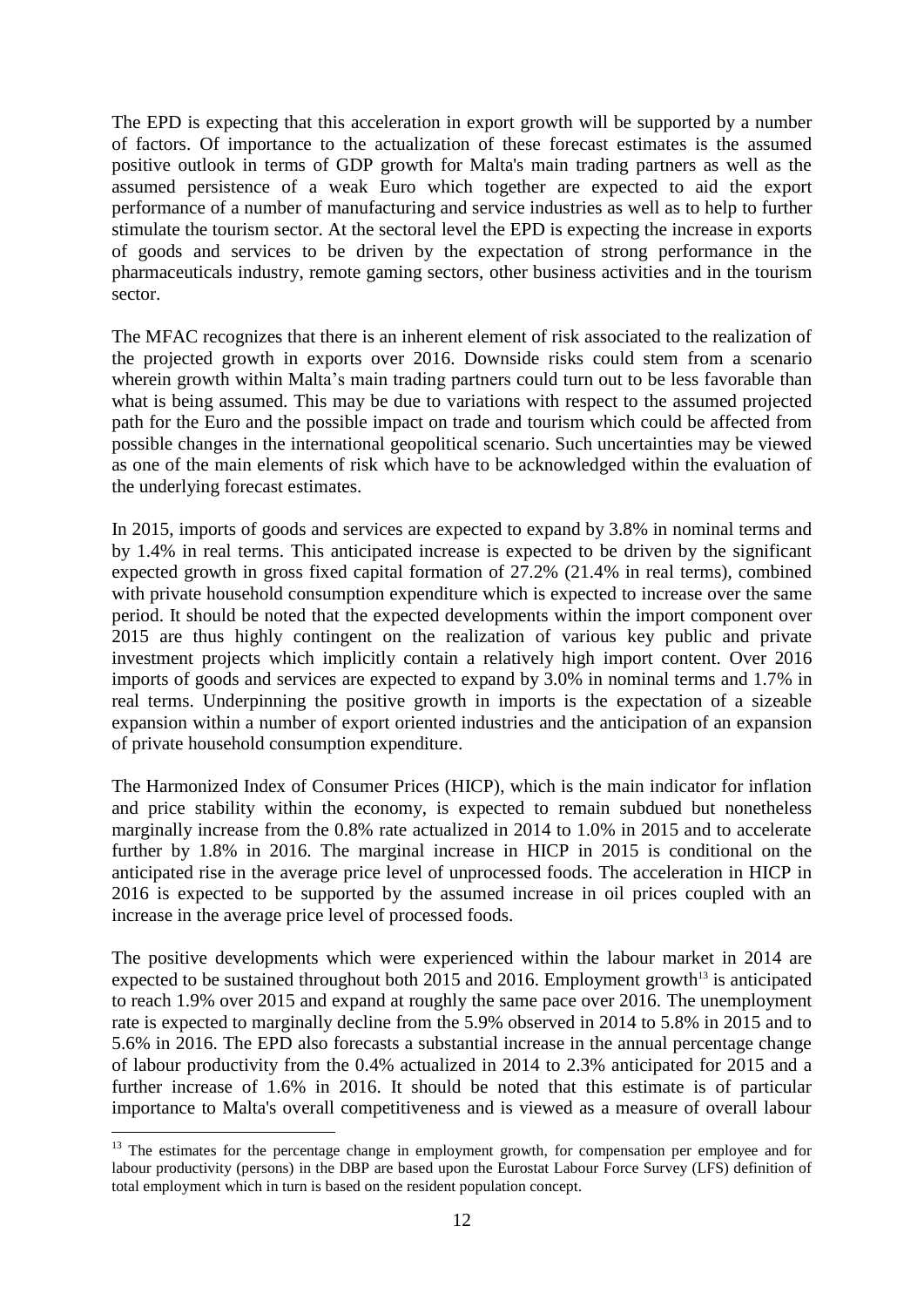efficiency. The positive developments expected for the labour market over 2015 and 2016 are supported by both anticipated improvements in numerous sectors of the economy, most notably the tourism sector, as well as by the expected positive impact which should originate from a higher female employment rate. This reflects the impact of the various active labour market policies undertaken by the Government in recent years aimed towards increasing the female participation rate as well as policies aimed at increasing employment flexibility in terms of labour hours. Compensation per employee is also expected to undertake an expansionary path over the forecast horizon growing from the 2.2% recorded in 2014 to 2.7% over 2015 and accelerating by a further 3.2% in 2016.

The projected developments in potential output and subsequently the output gap for the 2015 and 2016 periods are presented within Table 2. As was already pointed out in the MFAC's previous assessment pertaining to the macroeconomic projections published in April 2015, the EPD generates these two estimates utilizing a methodology commonly agreed upon with the COM, namely, the production function approach. In 2015, the EPD is projecting an increase in potential output from the 3.1% observed in 2014, to 3.8% in 2015 and to 3.4% in 2016. Underpinning the level of potential output growth for 2015 is the anticipated exceptional rise in gross fixed capital formation coupled with the positive developments within the labour market. Supporting the attainment of the forecast estimates for 2016 is the positive outlook for employment growth and the expected improvements in total labour productivity. The EPD projects a positive and marginally widening output gap<sup>14</sup> over the forecast horizon, this trajectory is underpinned by the anticipated developments in real GDP growth and the EPD's estimated level of potential output.

#### **6. A comparative analysis of the macroeconomic projections presented in the Draft Budgetary Plan 2016**

This section starts with an analysis of the main divergences in the forecasts presented in the DBP 2016 (MFIN OCT) to those which had been presented by MFIN in the USP in April 2015 (MFIN APR). This section continues with a comparative analysis of the forecasts presented in the DBP with those prepared by other institutions, particularly the COM and the CBM. It is important to highlight that different institutions produce forecasts at different points in time and thus discrepancies between the estimates could be influenced by the level of information available at the set cut-off date for the relative forecasts.

The projected macroeconomic estimates are summarized in Table 3 overleaf. Furthermore, Figure 2 and Figure 3 provide a graphical illustration of the differences in the estimated individual components of real GDP which are provided by the various institutions for 2015 and 2016 respectively.

1

 $14$  A positive output gap denotes that actual output growth is projected to exceed potential output growth.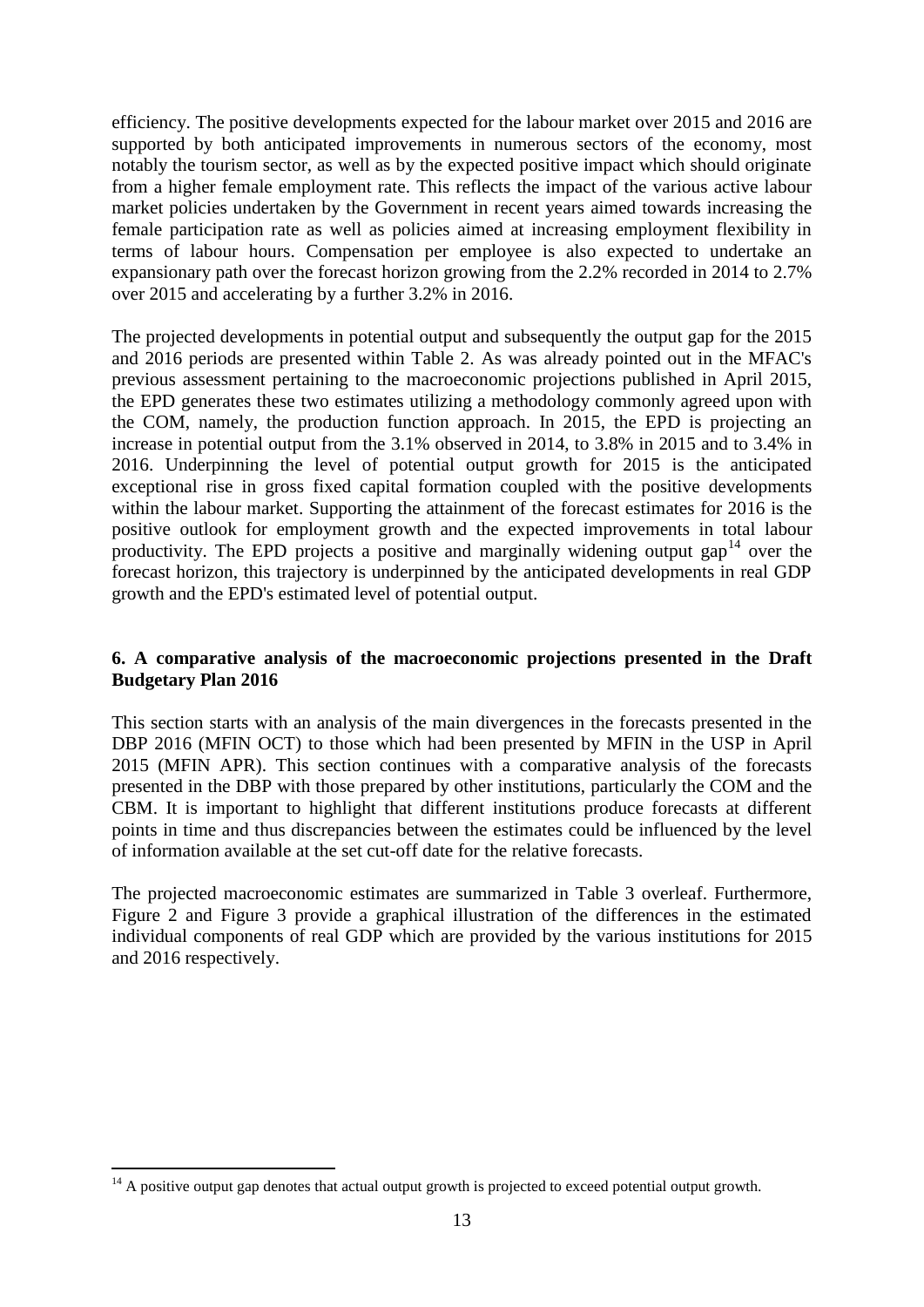|                                                                          | 2015                              |                                   |                          | 2016                     |                                   |                                   |                          |                          |
|--------------------------------------------------------------------------|-----------------------------------|-----------------------------------|--------------------------|--------------------------|-----------------------------------|-----------------------------------|--------------------------|--------------------------|
| At chain linked volumes by year<br>(reference year 2010)                 | <b>MFIN</b><br><b>OCT</b><br>2015 | <b>MFIN</b><br><b>APR</b><br>2015 | <b>COM</b><br><b>SPR</b> | <b>CBM</b><br><b>JUN</b> | <b>MFIN</b><br><b>OCT</b><br>2015 | <b>MFIN</b><br><b>APR</b><br>2015 | <b>COM</b><br><b>SPR</b> | <b>CBM</b><br><b>JUN</b> |
| Private final consumption expenditure                                    | 3.5                               | 3.4                               | 3.0                      | 3.2                      | 2.9                               | 2.7                               | 2.7                      | 2.9                      |
| General government final consumption<br>expenditure                      | 1.0                               | 0.6                               | 1.5                      | 1.8                      | 1.9                               | 1.2                               | 3.7                      | 4.1                      |
| Gross fixed capital formation                                            | 21.4                              | 23.6                              | 19.9                     | 12.3                     | $-8.0$                            | 13.1                              | 5.6                      | 3.5                      |
| Exports of goods and services                                            | 0.0                               | 2.8                               | 4.6                      | 3.0                      | 3.9                               | 2.4                               | 3.0                      | 3.5                      |
| Imports of goods and services                                            | 1.4                               | 5.0                               | 6.3                      | 3.6                      | 1.7                               | 3.5                               | 3.2                      | 3.7                      |
| <b>Real GDP</b>                                                          | 4.2                               | 3.4                               | 3.6                      | 3.6                      | 3.6                               | 3.1                               | 3.2                      | 3.0                      |
| <b>Contributions to real growth</b><br>(percentage points) <sup>16</sup> |                                   |                                   |                          |                          |                                   |                                   |                          |                          |
| Final domestic demand                                                    | 6.1                               | 6.3                               | $\overline{5.7}$         | 4.5                      | $\overline{0.3}$                  | 4.6                               | $\overline{3.4}$         | $\overline{3.1}$         |
| Inventories                                                              | 0.0                               | 0.0                               | 0.0                      | $-0.2$                   | 0.0                               | 0.0                               | 0.0                      | 0.0                      |
| Net exports                                                              | $-1.9$                            | $-2.9$                            | $-2.2$                   | $-0.6$                   | 3.3                               | $-1.6$                            | $-0.3$                   | $-0.1$                   |
| <b>Deflators</b>                                                         |                                   |                                   |                          |                          |                                   |                                   |                          |                          |
| Private final consumption expenditure                                    | 0.8                               | 0.9                               | 1.3                      | N/A                      | 2.0                               | 1.5                               | 1.9                      | N/A                      |
| General government final consumption<br>expenditure                      | 1.8                               | 3.2                               | N/A                      | N/A                      | 3.2                               | 3.0                               | N/A                      | N/A                      |
| Gross fixed capital formation                                            | 4.4                               | 1.9                               | N/A                      | N/A                      | 1.9                               | 1.9                               | N/A                      | N/A                      |
| Exports of goods and services                                            | 2.5                               | 2.4                               | 4.0                      | N/A                      | 1.7                               | 2.3                               | 3.2                      | N/A                      |
| Imports of goods and services                                            | 2.4                               | 3.1                               | 5.5                      | N/A                      | 1.3                               | 2.1                               | 3.1                      | N/A                      |
| <b>GDP</b> Deflator                                                      | 2.3                               | 1.3                               | 1.4                      | N/A                      | 2.5                               | 2.1                               | 1.8                      | N/A                      |
| <b>Inflation rate</b>                                                    |                                   |                                   |                          |                          |                                   |                                   |                          |                          |
| Overall HICP                                                             | 1.0                               | 1.0                               | 1.3                      | 1.4                      | 1.8                               | 1.8                               | 1.9                      | 1.8                      |
| <b>Labour market</b>                                                     |                                   |                                   |                          |                          |                                   |                                   |                          |                          |
| Employment growth                                                        | 1.9                               | 2.0                               | 2.4                      | 2.8                      | 2.0                               | 1.8                               | 2.4                      | 2.3                      |
| Unemployment Rate <sup>18</sup>                                          | 5.8                               | 5.8                               | 5.9                      | 5.9                      | 5.6                               | 5.7                               | 5.9                      | 5.8                      |
| Compensation per employee <sup>17</sup>                                  | 2.7                               | 3.1                               | 2.0                      | 1.5                      | 3.2                               | 3.7                               | 2.0                      | 2.0                      |
| <b>External balance</b>                                                  |                                   |                                   |                          |                          |                                   |                                   |                          |                          |
| External Goods & Services Balance<br>$(% \mathcal{L}_{0}$ of GDP)        | 4.4                               | 2.3                               | 2.3                      | 5.9                      | 8.0                               | 0.8                               | 1.9                      | 5.4                      |

**Table 3: Comparison of macroeconomic projections <sup>15</sup>**

*Sources: Ministry for Finance, Central Bank of Malta, European Commission*

<sup>1</sup>  $15$  Forecast estimates represent growth rates unless stated otherwise.

<sup>&</sup>lt;sup>16</sup> Chain-linking by volumes gives rise to the contributions of GDP not adding up to the aggregate real GDP series.

 $17$  Figures for employment growth and compensation per employee may not be directly comparable between the various forecast estimates of the various institutions. MFIN OCT makes use of the LFS definition of total employment, based on the resident population concept, whilst on the other hand MFIN APR, CBM and COM adopt the Eurostat national accounts definition.

 $18$  The estimates for the unemployment rate in percentage terms follow the Eurostat harmonized definition.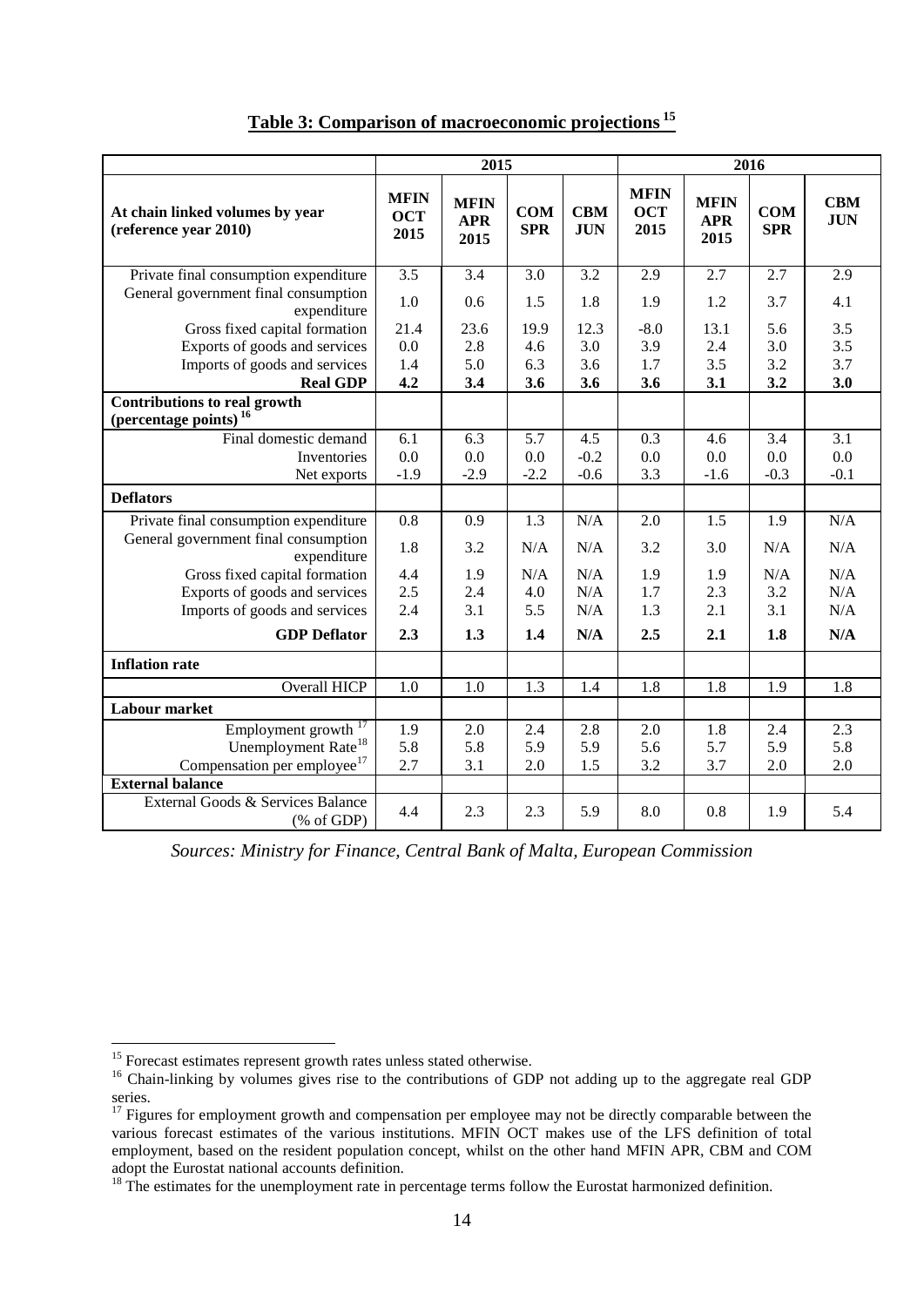

*Sources: Ministry for Finance, Central Bank of Malta, European Commission*



*Sources: Ministry for Finance, Central Bank of Malta, European Commission*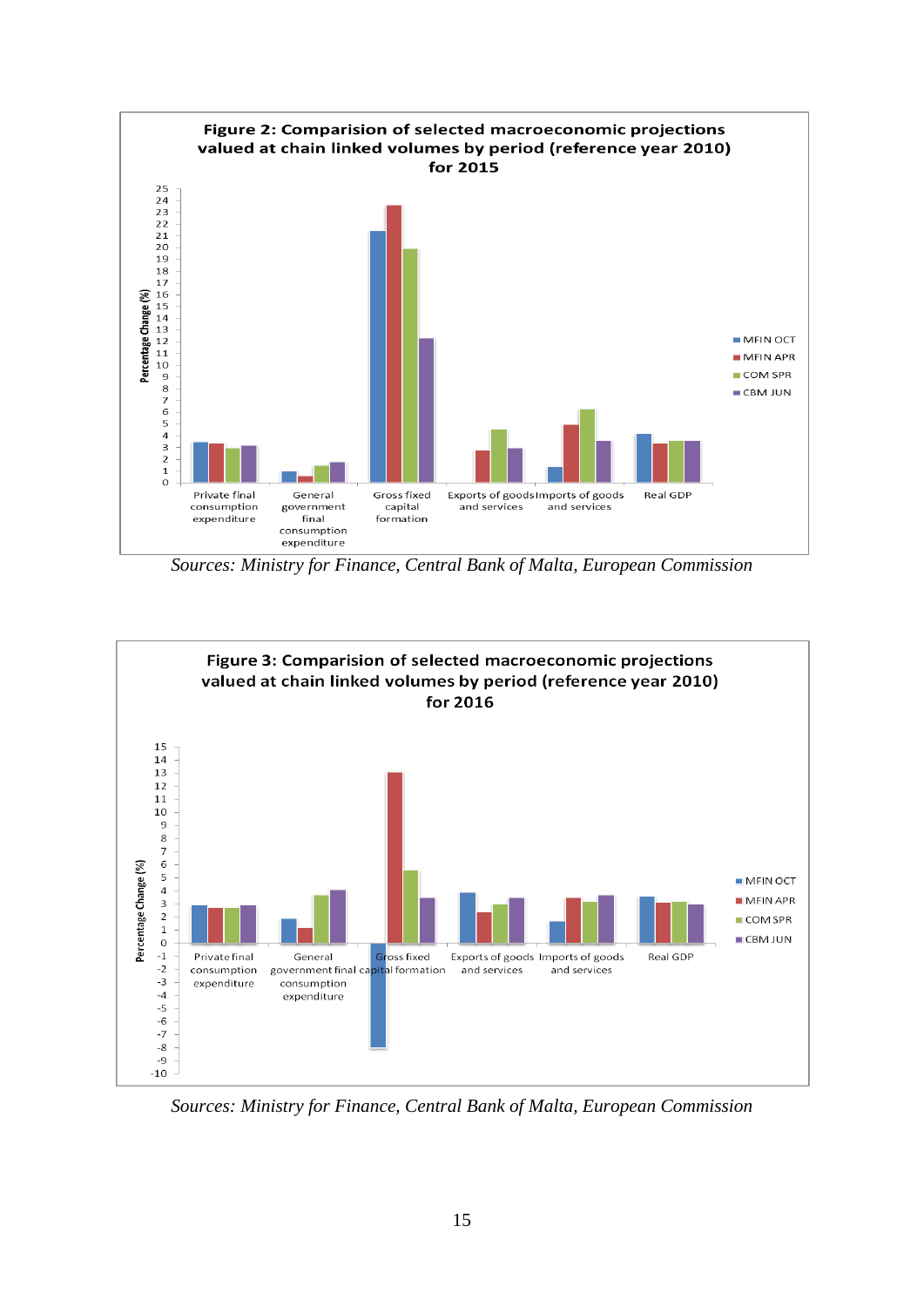#### **6.1 A comparison of the macroeconomic projections in the Draft Budgetary Plan 2016 with those generated by the MFIN in their Update of Stability Programme 2015-2018**

This section of the report provides a comparative assessment of the forecasts for 2015 and 2016 for the macroeconomic variables estimated within MFIN OCT evaluated against those within MFIN APR. The MFIN APR forecast estimates, which are presented in Table 3, carry a cut-off date of the  $18<sup>th</sup>$  March 2015 and are therefore not based on any published actualized data for 2015. The following evaluation aims to describe and assess the main forecast revisions which were implemented by MFIN since April 2015. The relevant projections of the MFIN's April forecast for 2015 and 2016 are also shown in Figure 2 and Figure 3 for ease of comparison.

The MFAC notes a number of significant revisions between the two forecasting rounds. In general a more buoyant economy is being projected for 2015 and 2016 within MFIN OCT. The rate of growth of real GDP expected for 2015 has in fact been revised upwards from 3.4% to 4.2% indicating an overall more positive outlook for the year. This upward revision is however not underpinned by a stronger final domestic demand component, which has effectively been revised downwards by 0.2 percentage points, but by a weaker negative contribution of net exports to overall real GDP growth. Nonetheless, it should be noted that comparing the two forecast exercises there is very little diversion with respect to the components of growth which drive the economic expansion in 2015.

Assessing the individual expenditure components of GDP, it may be observed that gross fixed capital formation is anticipated within MFIN OCT to grow at a more subdued pace relative to the MFIN APR figures, while exports of goods and services are now anticipated to remain at 2014 levels compared to the projected 2.8% growth in April 2015. The lower expectation in the growth of exports of goods and services over 2015 is in line with the revision undertaken to the assumption of a slower real GDP growth rate expected for Malta's main trading partners. These two downward revisions partly explain the lower growth rate of imports of goods and services from 5.0% to 1.4% now expected for 2015. The revisions made to the external sector of the economy for 2015 are such that the net impact results in a lower negative contribution of net exports to real GDP growth over 2015. The other components of final domestic demand have remained roughly on the same trajectory as that forecasted in April, with only a marginal increase in the expectation of private consumption expenditure and an upward revision of 0.4 percentage points in government final consumption expenditure.

The main drivers to overall growth are therefore still expected to remain private household consumption expenditure, driven primarily by higher employment growth, and gross fixed capital formation which is expected to be spurred on by investments in the energy sector. An evaluation of the actualized data for the first six months of 2015 supports the more buoyant expectations for the growth rates of both real GDP and private final consumption expenditure. Furthermore, it should be highlighted that revisions have been carried out within all the deflators of the various expenditure components which, given the structure of the forecasting methodology, also partially condition the revisions made to the expenditure components of real GDP. The MFAC notes no variation in terms of the main risks surrounding the actualization of the 2015 forecast estimates between the two forecast exercises, which thus remain the risks associated to the materialization of the anticipated investments in both the private and the public sector.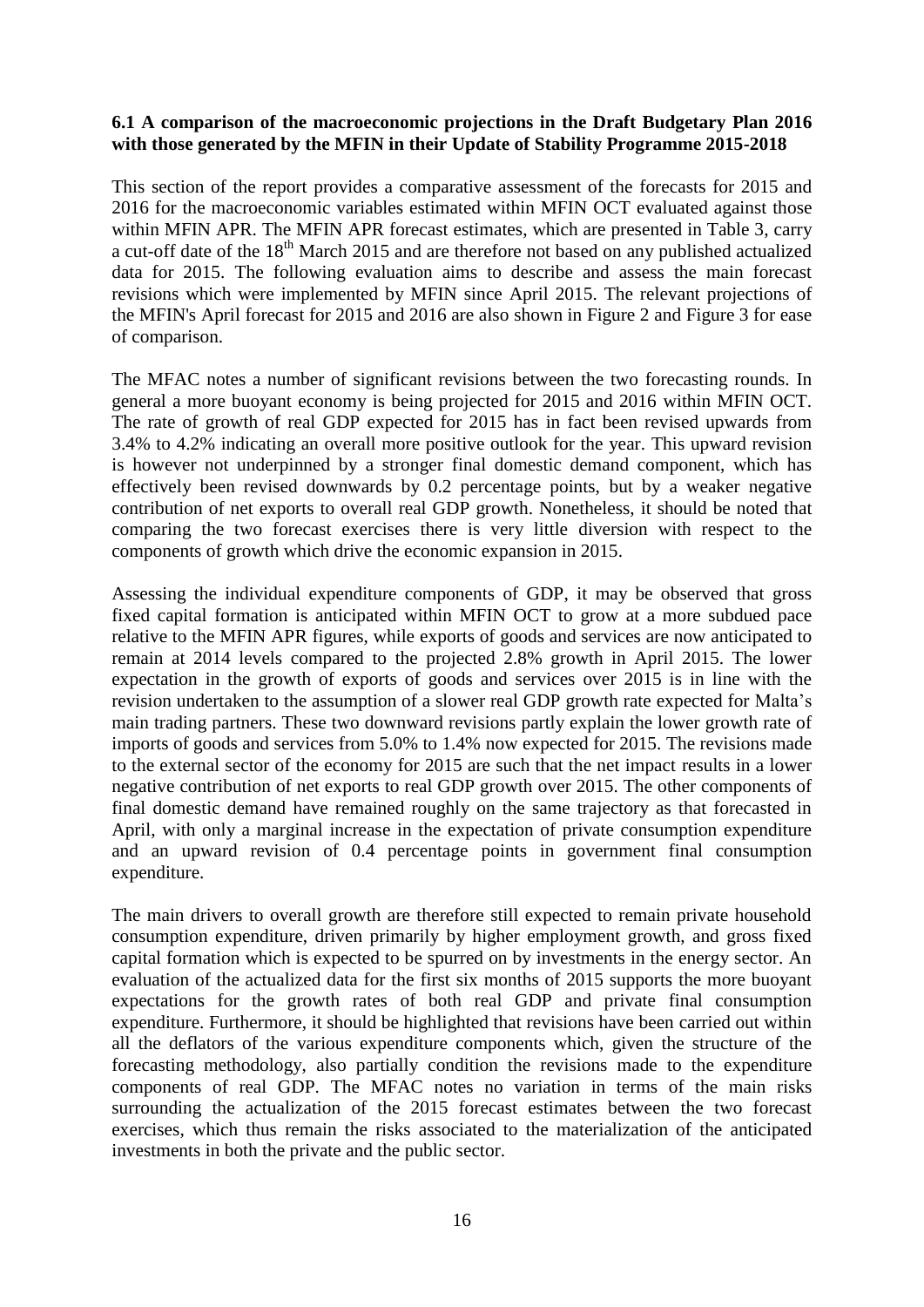As for the revisions undertaken for 2016 between the April and October EPD forecast exercises, these are of a considerably higher degree. The EPD has significantly reduced the predominant role which final domestic demand was expected to contribute to real GDP growth, from 4.6 percentage points in MFIN APR to 0.3 percentage points in MFIN OCT. It has also completely overturned the expected impact that the external sector is anticipated to have on real GDP growth. These two factors have led to a very different outlook with respect to the overall drivers of economic growth over 2016. In fact, within MFIN APR, growth was expected to be driven predominately by the components of final domestic demand and net exports were to act as a drag on real GDP growth (-1.6 percentage points). In contrast, within MFIN OCT, real GDP growth is expected to be driven almost exclusively by the expected developments within the external sector (3.3 percentage points).

As previously noted in this section there is a considerable divergence in the main drivers of economic growth for 2016 between the two forecast exercises. The largest divergence in terms of overall magnitude is the revision undertaken to real gross fixed capital formation, which in the April forecast was estimated to expand by 13.1%, and is now anticipated to contract by 8.0%. Underpinning this significant revision is the frontloading to 2015 of the investment which was previously assumed to take place in 2016 and the implicit impact of the base effect from 2015 to 2016. The developments pertaining to the reduced gross fixed capital formation anticipated for 2016 underpin the downward revision in the growth rate of imports of goods and services which has been scaled down from 3.5% to 1.7%. The MFIN's October forecasts for the other two components of final domestic demand in 2016, these have remained broadly in line with the estimates generated in April. The MFAC also notes that a general evaluation of the comparison between the overall risks surrounding the MFIN forecast exercises of October compared to April highlights the more prominent role that the risks pertaining to expected developments to the external sector now have on the actualization of the forecast estimates for 2016.

As regards the forecast estimates for both 2015 and 2016 pertaining to the developments in inflationary pressures, the MFAC notes that these have not been revised between the two forecast exercises, implying a subdued growth in HICP of 1.0% over 2015 and 1.8% over 2016 spurred on by the expectation of a rise in oil prices. The MFAC also notes no significant divergences relating to the outlook on labour market developments<sup>19</sup> for both 2015 and 2016 in relation to the unemployment rate.

#### **6.2 A comparison of the macroeconomic projections in the Draft Budgetary Plan 2016 with those generated by the European Commission in its Spring Forecast 2015**

The COM published its Spring forecast on the  $5<sup>th</sup>$  of May 2015. The European Economic Forecast publication has a cut-off date of the  $21<sup>st</sup>$  of April 2015, implying that data on the first two quarters of 2015 was not incorporated within the COM forecasting exercise. Data for the main components of the forecasts are presented in Table 3 of this report. The COM projects a real GDP increase in 2015 of 3.6%, slightly above the recorded rate of 3.5% for 2014. In 2016, the COM anticipates a more moderate increase in the growth rate of real GDP of 3.2%. Divergences between the COM and MFIN projections could be partly explained by the fact

<u>.</u>

 $19$  It is important to note that no comparison can be made with respect to both employment growth and compensation per employee figures due to a variation in the definitions employed to generate the forecast estimates between the two forecast exercises.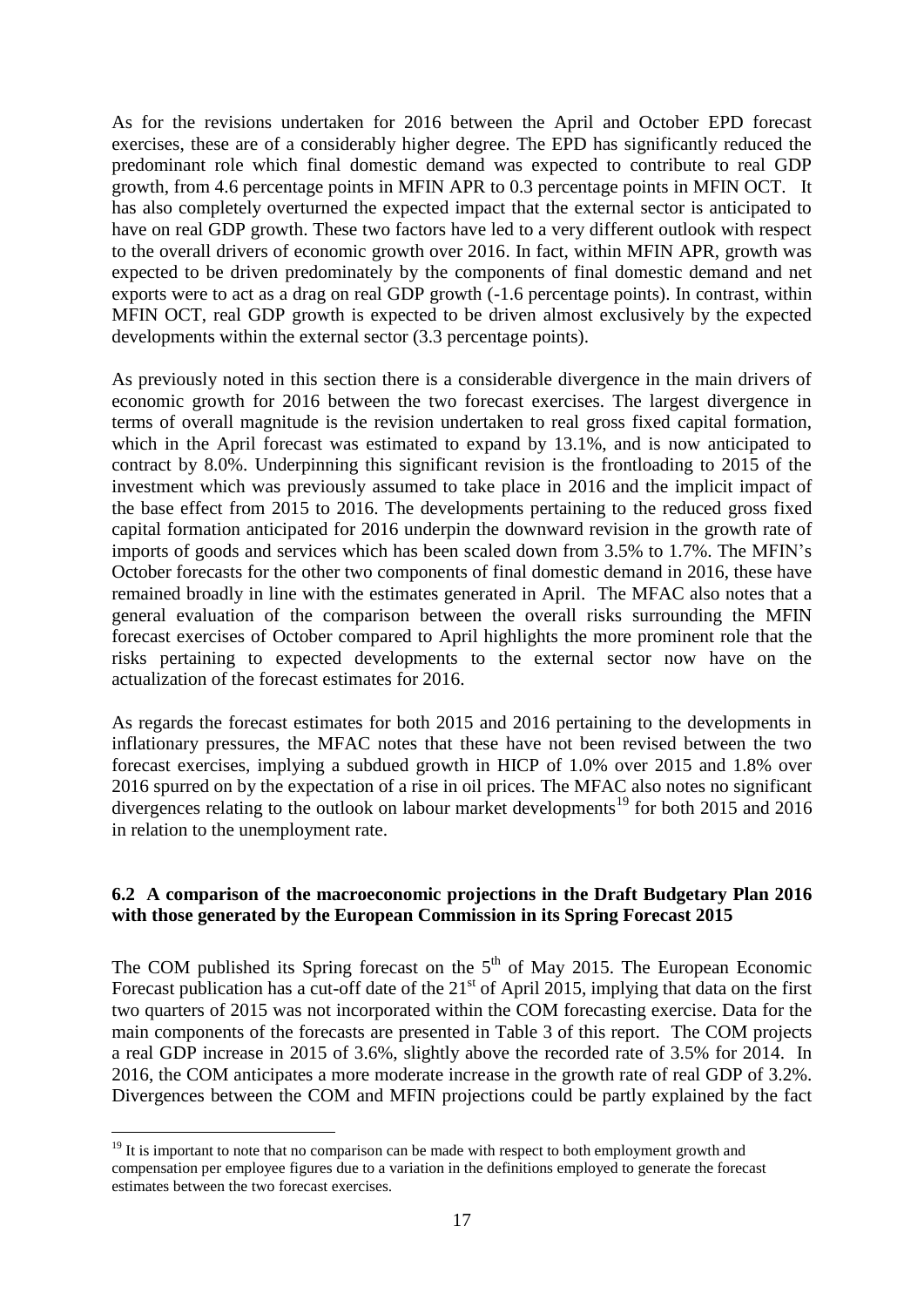that the forecasts prepared by the two institutions are based on information available at different points in time. This section compares the projections and expected contribution of the various components of economic activity which constitute real GDP growth for 2015 and 2016 as seen by the COM and MFIN.

Both real GDP growth rates projected by the COM for 2015 and 2016 are below the respective rates projected by MFIN. The main driver of growth for 2015, the final domestic demand side of the economy, is a common source of growth in both forecast exercises. The COM projects a slightly lower increase in the private final consumption expenditure component and a slightly higher increase for the public final consumption expenditure when compared to the rates projected by MFIN. The projected growth rates of MFIN for these components are backed by the most recently available data for the first six months of 2015. One notes that the projection for the rate of investment growth for 2015 is fairly similar for both institutions. The COM thus expects a contribution from the final domestic demand component to GDP growth in 2015 of 5.7 percentage points, which although still considered to the high is below the 6.1 percentage points being projected by MFIN. The contribution to GDP growth from the external sector in 2015 expected by the COM is similar in both size and magnitude to that of MFIN, reaching a negative of 2.2 percentage points. Furthermore, the individual growth rates of both exports and imports significantly differ between the two institutions. The higher growth rates for real imports of goods and services expected by the COM are backed by a higher expected increase in exports of goods and services for 2015.

The COM projects a growth rate of 3.2% for real GDP in 2016 which is mainly attributable to the continuing positive performance of the final domestic demand sector of the economy. The COM forecasts a contribution of 3.4 percentage points from the final domestic demand component to GDP growth. This is in contrast to the contribution expected by the Maltese authorities who are envisaging only a marginal contribution from the final domestic demand side of the economy for the year 2016. The Commission's expectation for final domestic demand is backed by an increase in private final consumption expenditure of 2.7% and an increase of 3.7% for government final consumption expenditure. The COM and the MFIN both expect a slight slowdown in the growth rate of private final consumption expenditure for 2016 in comparison to 2015. One notes that the COM expects the increase in government final consumption expenditure for 2016 to be higher when compared to the projections by the Maltese authorities. A major difference between the two institutions is the expectation for developments within the gross fixed capital formation component. Underpinning this difference is the latest information available to MFIN which indicates that investment in 2016, although positive would be less than that expected to be recorded for 2015.

Major differences between the COM forecast and the MFIN forecasts are also identified for the external sector of the economy. In line with the expected developments in the final domestic demand component of the economy the COM expects a lower increase in the growth rate of imports of goods and services for 2016 compared to 2015. Exports are forecasted to also register an increase in 2016 which is of lower magnitude when compared to that expected for 2015. In total a negative net exports contribution of 0.3 percentage points is expected by the COM. This differs significantly from the expected positive contribution towards real GDP growth of 3.3 percentage points by MFIN.

A similar trajectory is being projected by both institutions for price developments in 2015 and 2016. The inflation rate is expected to accelerate in 2015 and to further accelerate in 2016 by both the COM and MFIN. The rates projected by the COM are slightly higher reaching 1.3%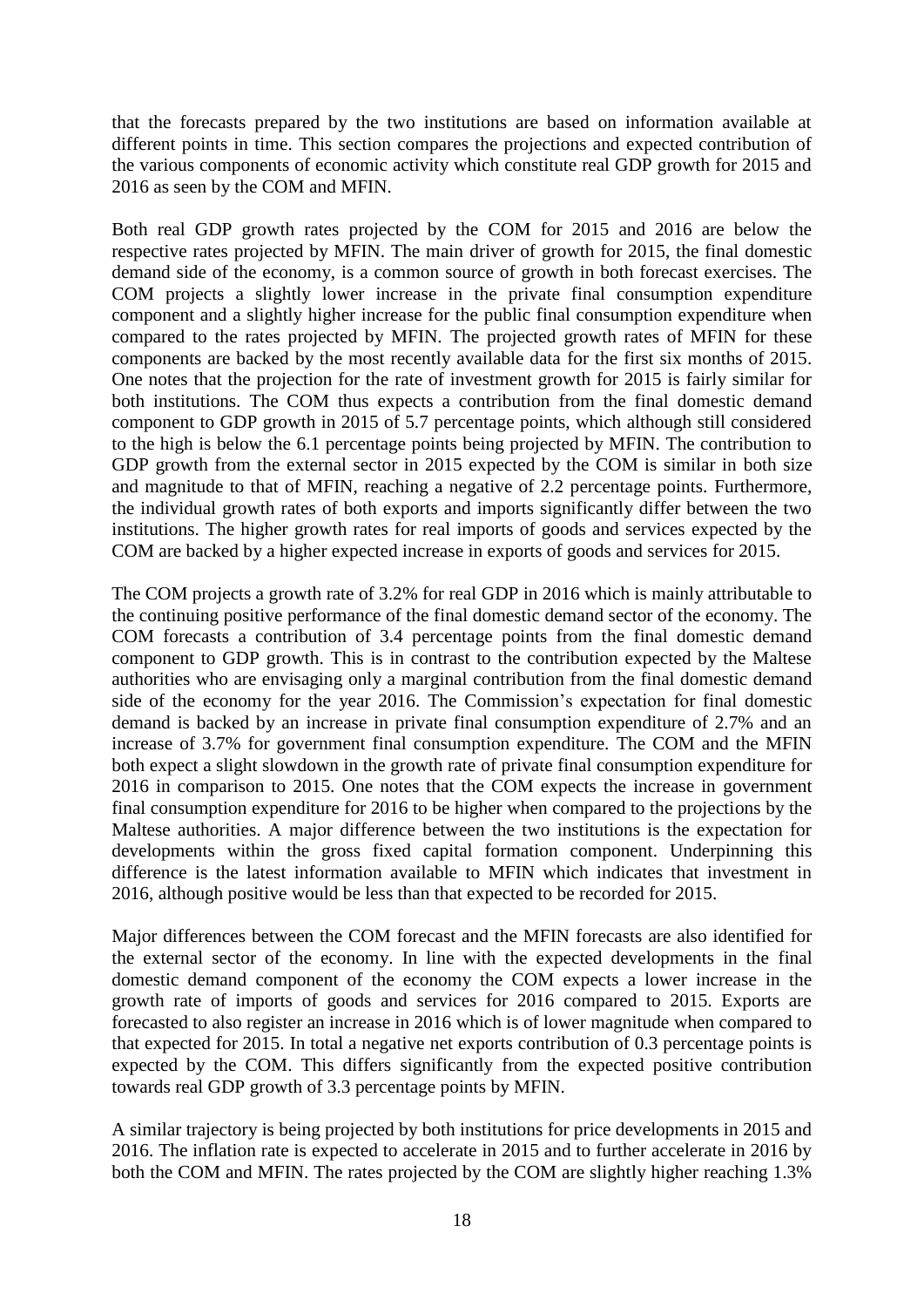in 2015 and 1.9% in 2016. Developments in the labour market for 2015 and 2016 are expected to follow similar paths with both institutions expecting the continuation of further growth for this important determinant of activity within the economy. The rate of unemployment is expected to remain below the 6% mark by both the COM and MFIN for both 2015 and 2016. It is important to note that rates of growth for employment are not strictly comparable between the two institutions given the differences in the respective methodologies used to obtain the estimates.

#### **6.3 A comparison of the macroeconomic projections in the Draft Budgetary Plan 2016 with those generated by the Central Bank of Malta (June 2015)**

The forecast presented in Table 3 for the CBM carry a cut-off date of the 20<sup>th</sup> May 2015 and do not include national accounts data published by the NSO for 2015. Divergences between the forecasts of the two institutions can be partly explained by the fact that they have been based on information available at different points in time. The relevant projections of the CBM for 2015 and 2016 are also added to Figure 2 and Figure 3 for ease of comparison. The CBM is forecasting a sustained growth rate in real GDP for both 2015 and 2016 on top of the expansion recorded for 2014. A real GDP growth rate of 3.6% and 3.0% is being forecasted for the respective years. These rates are roughly around 0.5 percentage points below those being forecasted by MFIN in this latest forecast round.

The CBM forecasts portray the final domestic demand side of the economy as the main driver of economic growth in both years 2015 and 2016. One particularly notes the significantly lower expected increase in gross fixed capital formation for 2015 within the CBM forecasts as compared to the much higher expected increase in this component of expenditure by MFIN. This leads to a contribution from the final domestic demand side of 4.5 percentage points in the CBM forecast compared to the 6.1 percentage points projected by the MFIN results. Differences in developments for this component in 2016 reflect the different base effects projected for 2015 and the latest information available to MFIN which is being incorporated in this forecast round. The CBM forecast expects private final domestic expenditure to grow at a slower pace in 2015 compared to projected MFIN rates and by similar rates as projected by MFIN for 2016. Whilst relatively similar rates of growth for 2015 are projected by the CBM and the MFIN for government final consumption expenditure, there is a significant difference in the projected increase of this component between the two institutions for 2016. The CBM projects an increase of 4.1% in relation to the 1.9% increase expected by MFIN.

In view of these developments one notes considerable differences between both institutions in the expected contribution of the final domestic demand component to GDP for 2016. The forecasts presented by the CBM expect the economy to grow in 2016 on the basis of developments in the final domestic demand component (3.1 percentage points) whilst the forecasts presented by MFIN expect only a minor contribution from this component to overall growth.

The noted differences between both institutions with regard to the components of final domestic demand have an impact on the expected developments within the external component of the economy. Whereas the CBM is projecting relatively no contribution to growth from the external sector of the economy the MFIN growth rates for 2016 are primarily driven by increases in exports of goods and services which are in excess of the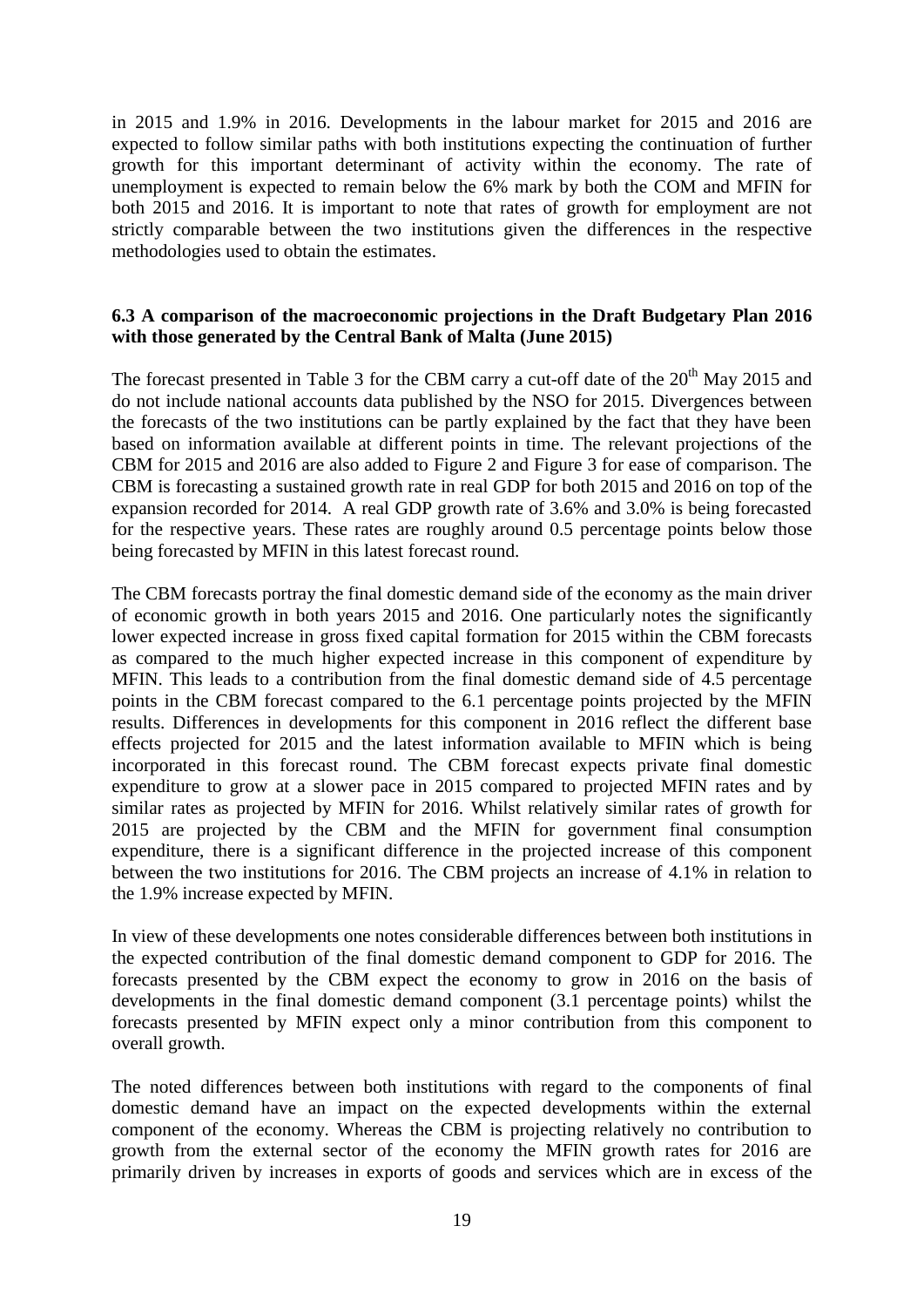increase in imports of goods and services. Indeed the main difference is due to the projected path for investment growth in 2016 and thus the impact on the import component given that both institutions expect exports to pick up relatively well in 2016.

Both institutions expect the inflation rate to accelerate in 2015 compared to 2014 and to grow at a slightly faster pace in 2016. The CBM's projected inflation is slightly above that expected by MFIN for 2015 whilst both institutions forecast an inflation rate of 1.8% for 2016. Although developments within the labour market are not directly comparable due to the different definitions used by the two institutions one still notes similarities in the expected trajectory for employment growth and unemployment over the 2015 and 2016 years. Both institutions expect employment to grow in 2015 with the rate of growth expected by the CBM to be relatively higher (2.8% compared to 1.9%). Lower rates of growth are expected for this important indicator of employment activity within the economy for 2016 by both institutions. The unemployment rates forecasted by both institutions for 2015 and 2016 are expected to reflect the ongoing active labour market policies, thus contributing to reach rates which are below the expected overall EU averages for this indicator of economic activity.

#### **7. Conclusion**

This MFAC assessment acknowledges a number of risks to the current forecasts, particularly in respect of the expected contribution of the gross fixed capital formation component within the forecast years and the expected contribution of the external sector to the overall growth in the local economy. The MFAC's evaluation recognizes that on the basis of the latest available information for 2015, the projected increase in the headline real GDP figure of 4.2% for the current year may indeed be feasible. Like other institutions, primarily the CBM and the COM, the MFIN is expecting that growth for 2015 will be higher than in 2014 and that this will be mainly driven by the final domestic demand component of the economy. Of crucial importance to this prediction is the expected trajectory of gross fixed capital formation over the remaining part of the current year given that this component of expenditure has already registered significant increases during the first half of 2015. The historical volatility of the investment component and the significant revisions noted in the investment expectations from one forecasting round to another, introduce a certain element of risk which could impinge onto the attainment of the GDP growth rates in the DBP 2016.

Moreover, given the small size and openness of the local economy, developments within a single component of GDP will have a considerable impact on other areas of the local economy. In particular, the projected trajectory of the external sector for 2015 is again very much dependent on the realization of the gross fixed capital formation component for the year.

With regard to the projected increase in real GDP for 2016, the view of the MFAC is that, although plausible, this forecast is subject to downside risks and, in particular, depends critically on the expected performance of the external sector. The substantial projected fall in gross fixed capital formation projected by the MFIN is expected to restrain the contribution of final domestic demand to GDP growth. The MFAC notes that while the direction of the overall headline real GDP growth rate envisaged by the MFIN is consistent with the projections by the other institutions reviewed in its assessment, with a slower growth in 2016 relative to 2015, there are divergences with regard to the drivers of growth. In particular, unlike the other institutions reviewed in this assessment, the MFIN is projecting an export led